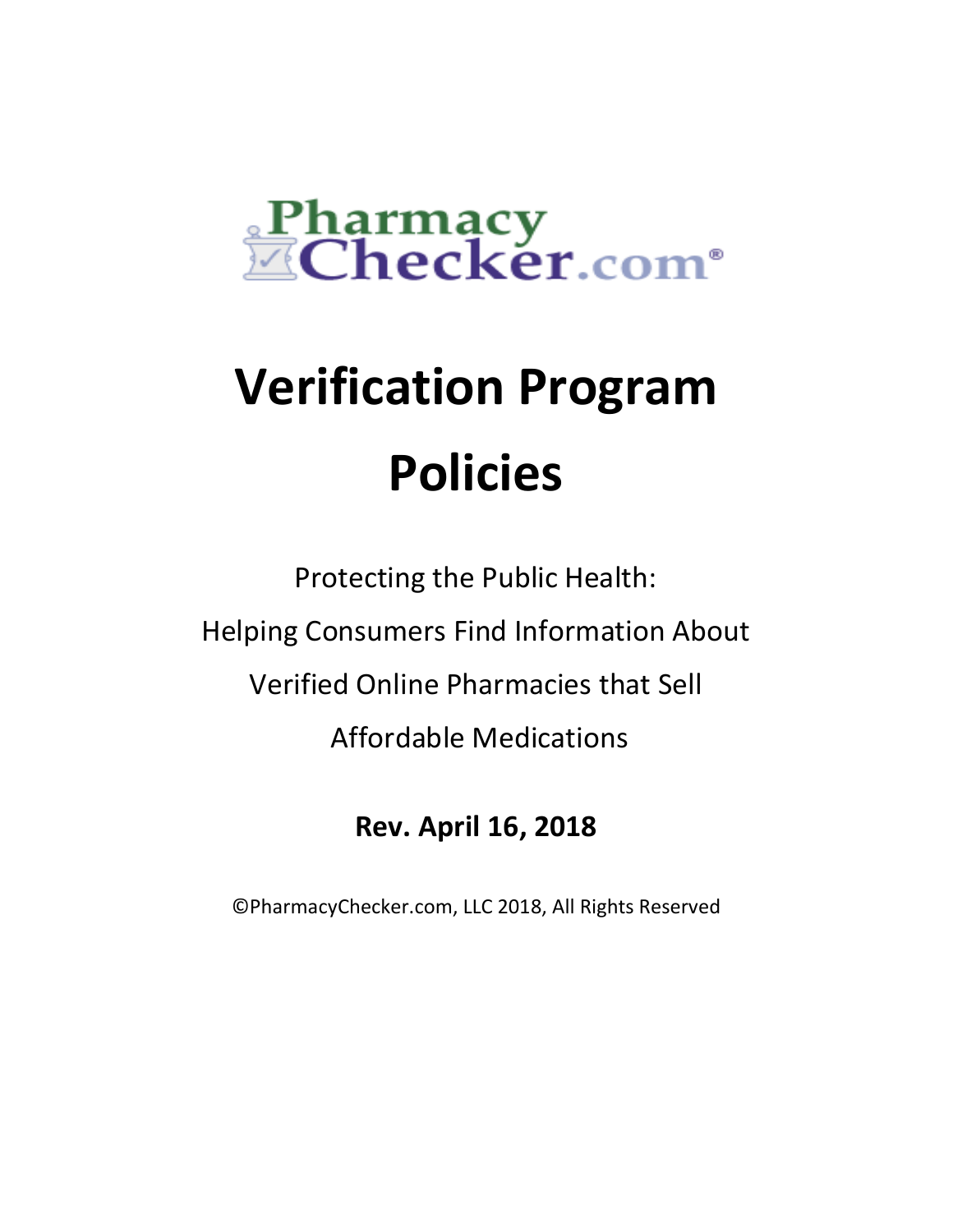# **PharmacyChecker Verification Program Policies**

[16-01 Pharmacist Consultation](#page-2-0)

[16-02 Medications Requiring Special Dispensing Considerations](#page-4-0)

16-03 Refrigerated [Medications: Shipping Requirements](#page-10-0)

[16-04 Maximum 90-Day Supply Dispensed Internationally](#page-14-0)

[16-05 Marketing/Dispensing Indian Pharmaceutical Products Internationally](#page-18-0)

17-01 [Shared Pharmacy Services: Agreements Between Members](#page-24-0)

[17-02 Valid Prescription Requirement](#page-34-0)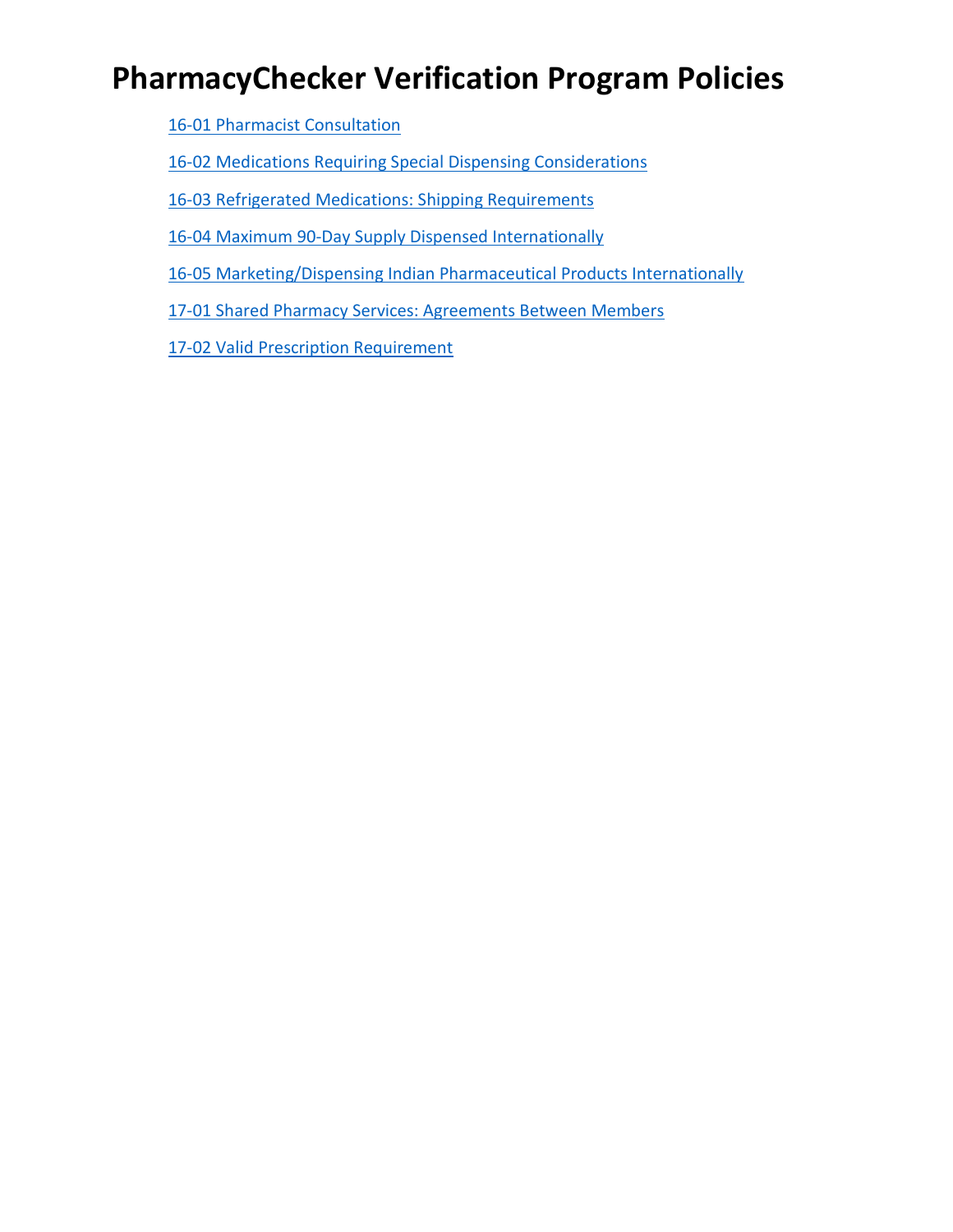# <span id="page-2-0"></span>16-01 Pharmacist Consultation

| <b>Pharmacist Consultation</b>              |                                 |  |  |
|---------------------------------------------|---------------------------------|--|--|
| <b>PharmacyChecker Verification Program</b> |                                 |  |  |
| Policy No: $16-01$                          | 2.0<br><b>Version No:</b>       |  |  |
| <b>Date Written:</b> May 2016               | Date Revised: February 15, 2018 |  |  |
| <b>Effective Date:</b> April 16, 2018       | <b>Replaces Version No: 1.0</b> |  |  |

## **PURPOSE:**

This policy identifies the requirements that PharmacyChecker (PC) Verification Program members ("Members") must meet in order to comply with PharmacyChecker Verification Program Standards related to patient counseling by a pharmacist.

## **SCOPE:**

This policy applies to all Members that market, sell, process and / or dispense, prescription medications. It identifies the practice standards that Members must meet pertaining to patient counseling by a pharmacist.

#### **RESPONSIBILITY:**

Members are responsible for ensuring their website clearly provides information regarding pharmacist consultation, including a phone number a patient may use to request pharmacist consultation.

The Pharmacist-in-Charge, pharmacist manager, or equivalent name for the lead pharmacist of a pharmacy, ("PIC") is responsible to ensure that patient(s) have access to a pharmacist for consultation, the pharmacist performing the counseling is competent, the pharmacy's Standard Operating Procedures (SOPs) cover patient counseling and documentation requirements.

## **REQUIREMENTS:**

- 1. Online Pharmacy must have a working reliable telephone number that allows for clear communication without interference (i.e. a landline not subject to dropped calls, static, etc.) that is answered by pharmacy staff fluent in English during the business hours published by the online pharmacy.
- 2. Members must ensure that customer service representatives, call center representatives, pharmacy staff, etc. responsible for answering the online pharmacy telephone appropriately identify the name of the online pharmacy and identify themselves to consumer when answering calls and/or returning consumer calls.
- 3. In the event the pharmacy uses a call center or after-hours messaging service, or answering machine, members must ensure that patients have access to a competent and licensed pharmacist in a timely manner but not to exceed 72 hours.
- 4. Members must ensure that patients have telephone access to connect with a pharmacist for consultation; if live chat or a messaging service is used, the Member must have a process for ensuring timely receipt of the message by the pharmacist.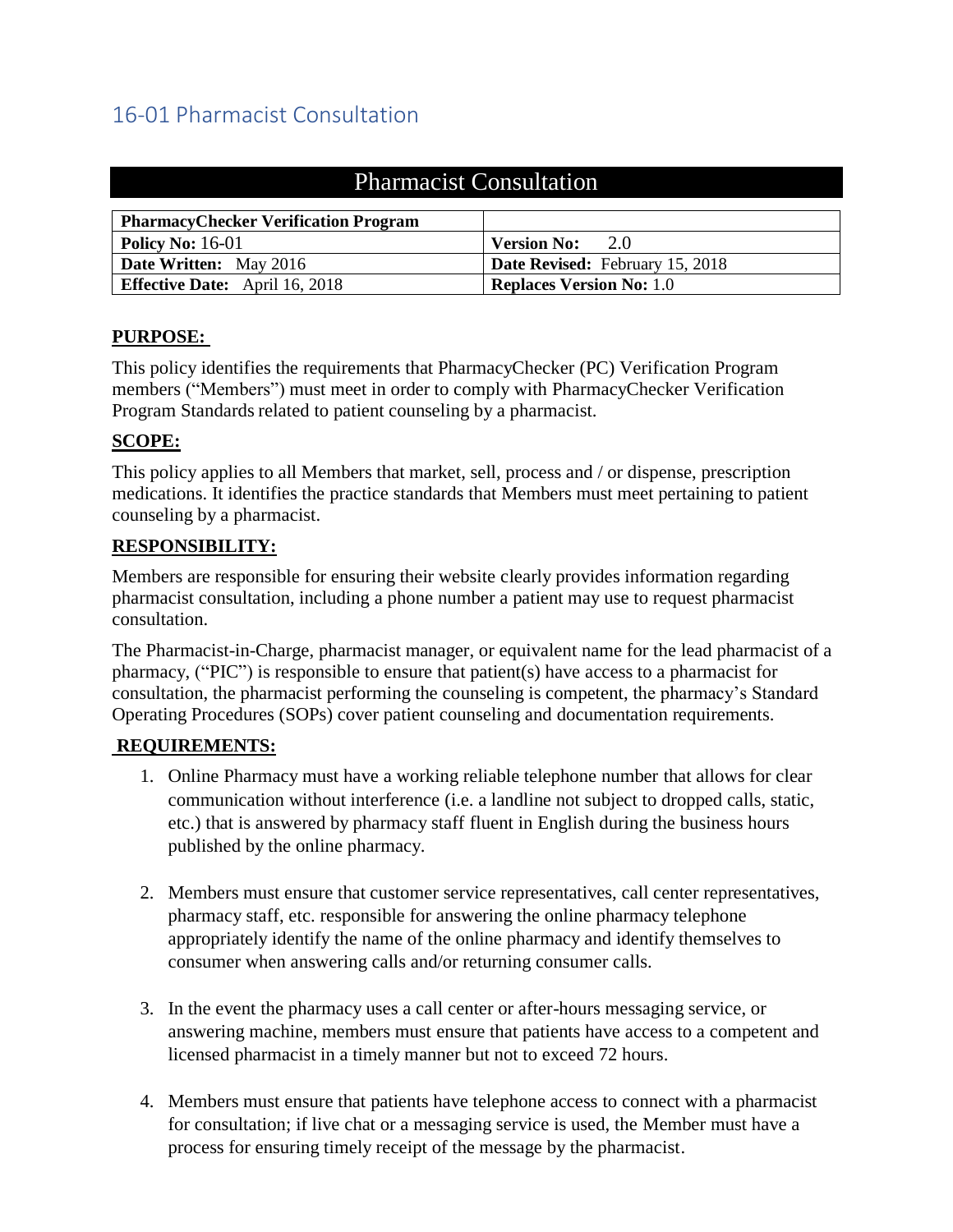- 5. Members must ensure that patients can leave messages at all times, including after hours. Members must have a process for ensuring all messages are returned as soon as possible, but not exceeding 72 hours from the time the message is left by the consumer.
- 6. The PIC is responsible to ensure that its website and others that are Members and take orders filled by the PIC, explicitly states the hours that pharmacist consultation is available, which, at a minimum, must be available during normal business hours.
- 7. A Member's SOP must include the requirements of the pharmacist related to patient consultation. These duties, include but are not limited to:
	- a. Making appropriate recommendations regarding medication therapy management and adherence;
	- b. Obtaining a medication profile, allergy and pertinent medical history from the patient seeking consultation;
	- c. Evaluating the patient's medication profile, in conjunction with applicable allergies and disease states, in order to determine appropriate interventions and/or referrals;
	- d. Ensuring the patient understands the counseling points explained;
	- e. Establishing contact with the patient's provider in the event a referral or intervention in therapy is needed;
	- f. Performing a full review of the information obtained from the patient looking for issues pertaining to non-compliance, inappropriate therapies or prescribing practices; over/underutilization, and interactions with other pharmaceuticals, allergies, disease-states, or supplements; and
	- g. Recording pertinent information related to the information obtained from the patient and the counseling performed into the patient's profile or the pharmacy's counseling log.
- 8. The pharmacist performing patient counseling must be licensed and able to perform all requirements under this policy, in addition to the requirements in their own country, state, or relevant jurisdiction.
- 9. The pharmacist performing patient counseling must be able to competently, clearly, and concisely deliver sound advice within their scope of practice. If communication issues arise, due to language differences, or the consulting pharmacist is unable to help the patient directly, the Members must have a process to refer the patient to another licensed pharmacist or appropriate healthcare professional.
- 10. The PIC must ensure competency of the pharmacist performing counseling. Documentation of competency assessment for each pharmacist must be kept on file.
- 11. The Member's SOP must include the competency standards assessed, frequency of assessment and methods used to evaluate competency of each pharmacist providing patient counseling.
- 12. Member websites must: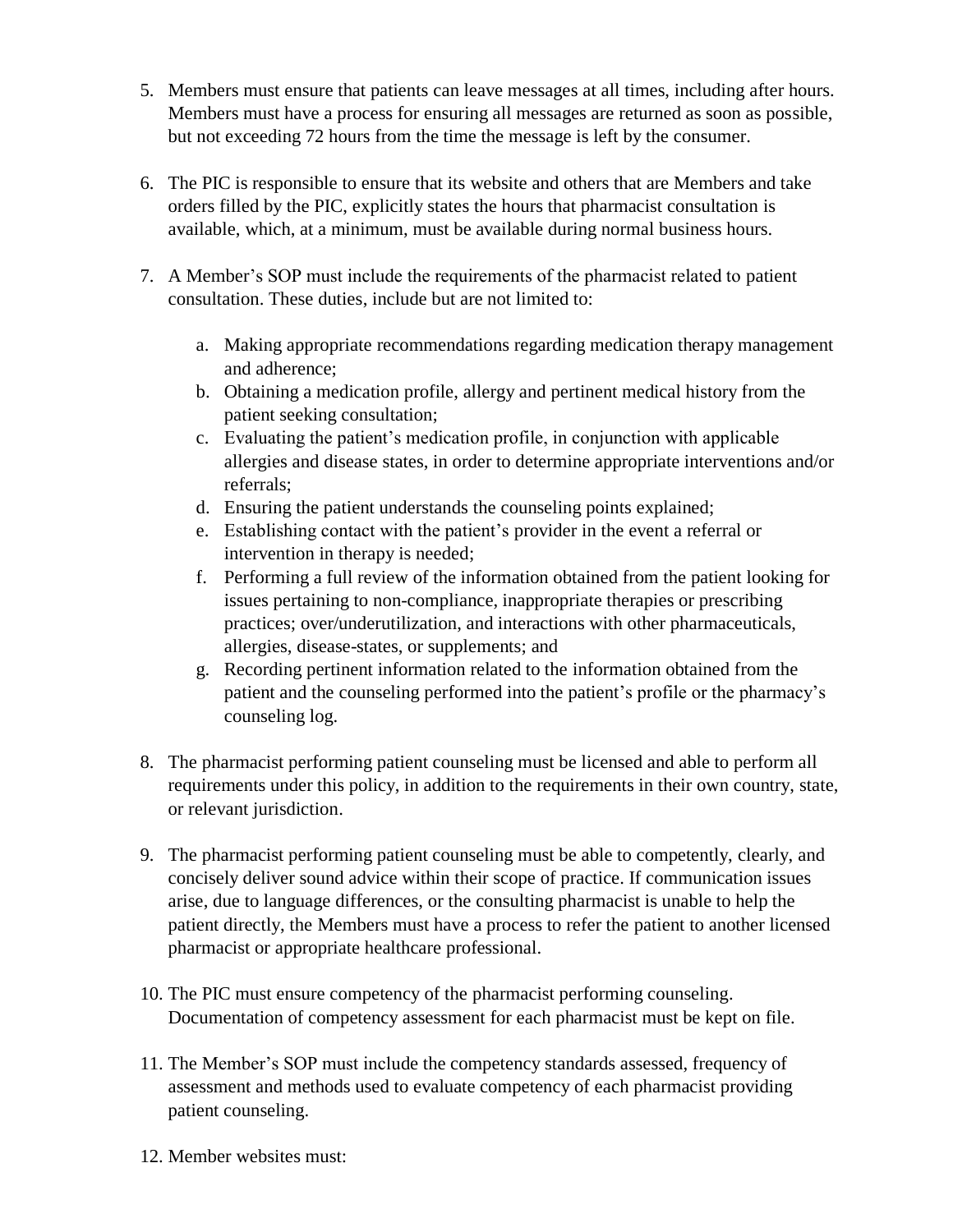- a. clearly provide information regarding pharmacist consultation; and
- b. provide a phone number a patient may use to request pharmacist consultation.
- 13. Member pharmacies must provide PharmacyChecker with SOP for patient counseling, the pharmacy's counseling log, and related pharmacist competency assessment documentation upon request.

# **ATTACHMENTS:**

N/A

<span id="page-4-0"></span>

| <b>Version</b><br><b>Number</b> | Date Effective | <b>Description of Change</b>                                                                                                                                                       |  |
|---------------------------------|----------------|------------------------------------------------------------------------------------------------------------------------------------------------------------------------------------|--|
| $1.0\,$                         |                | New SOP                                                                                                                                                                            |  |
| 2.0                             | April 16, 2018 | Amended to clarify that the pharmacy must have a reliable<br>working telephone number that is answered during the<br>published business hours by staff that are fluent in English. |  |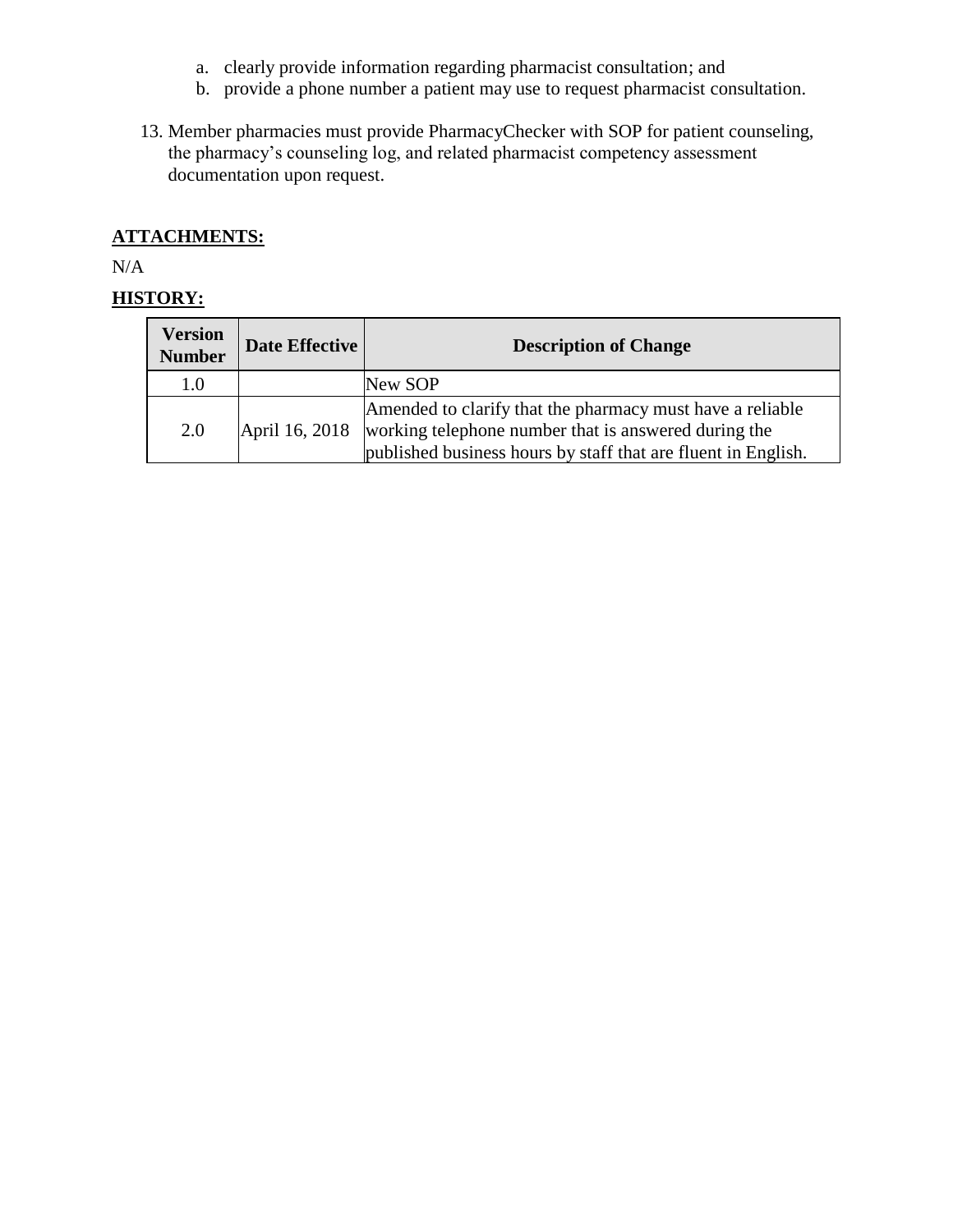# 16-02 Medications Requiring Special Dispensing Considerations

| <b>NEGROUM Negating Special Dispensing Considerations (NINSDC)</b> |                    |  |  |
|--------------------------------------------------------------------|--------------------|--|--|
|                                                                    |                    |  |  |
| <b>PharmacyChecker Verification Program</b>                        |                    |  |  |
| <b>Policy No: 16-02</b>                                            | <b>Version No:</b> |  |  |

# Medications Requiring Special Dispensing Considerations (MRSDC)

# **Policy No:** 16-02 **Version No:** 2.0 **Date Written:** May 2016 **Date Revised:** February 2018 **Effective Date:** April 16, 2018 **Replaces Policy No: N/A Version 1.0 was drafted to replace** #11-007 "Banned Drugs" It was announced but not implemented due to clarifications required by Members.

# **PURPOSE:**

This policy outlines the requirements for PharmacyChecker (PC) Verification Program members ("Members") regarding compliance with PharmacyChecker Verification Program standards related to selling, marketing, processing, and /or dispensing medications requiring special dispensing considerations, as defined by this policy, including but not limited to medications identified by [U.S.-FDA Risk Evaluation and Mitigation Strategies \(REMS\)](https://www.accessdata.fda.gov/scripts/cder/rems/index.cfm) program.

# **SCOPE:**

This policy outlines requirements for the website, pharmacy, and pharmacist(s) related to dispensing medications requiring special dispensing considerations, as defined by this policy.

This policy applies to all Members that market, sell, process and / or dispense medications requiring special dispensing considerations **internationally.**

Members that dispense MRSDC internationally must adhere to the strictest applicable requirements for safety and monitoring recommendations. This means a dispensing pharmacy must adhere to the applicable black box warning and suggested monitoring required from the jurisdiction where the pharmacy resides unless the jurisdiction where the medication will be dispensed to is stricter. (For example, the U.S. FDA requires black box warnings in medication package inserts and has strict requirements for medications identified as REMS and REMS w/ETASU, pharmacies dispensing to consumers in the U.S. would follow the U.S. FDA requirements (i.e. black box warning, REMS and ETASU)

## **Dispensing to Consumer in the U.S.**

Member must adhere to the requirements defined in the U.S., including but not limited to medications identified as requiring Risk Evaluation Mitigation Strategies (REMS) by the U.S. FDA, when marketing, selling, processing and/or dispensing to consumers in the U.S., as outlined below

## **RESPONSIBILITY:**

Members are responsible for ensuring medications are dispensed safely, and according to standards of practice and regulatory requirements.

Members marketing, selling, processing, procuring, storing, and dispensing prescriptions for MRSDC, must meet additional safety criteria and standards identified within this policy.

Members are responsible for ensuring:

- all pharmacists are trained and competent to dispense these medications; and
- all staff, including call center staff, are trained to recognize these medications and the requirement for pharmacist intervention / consultation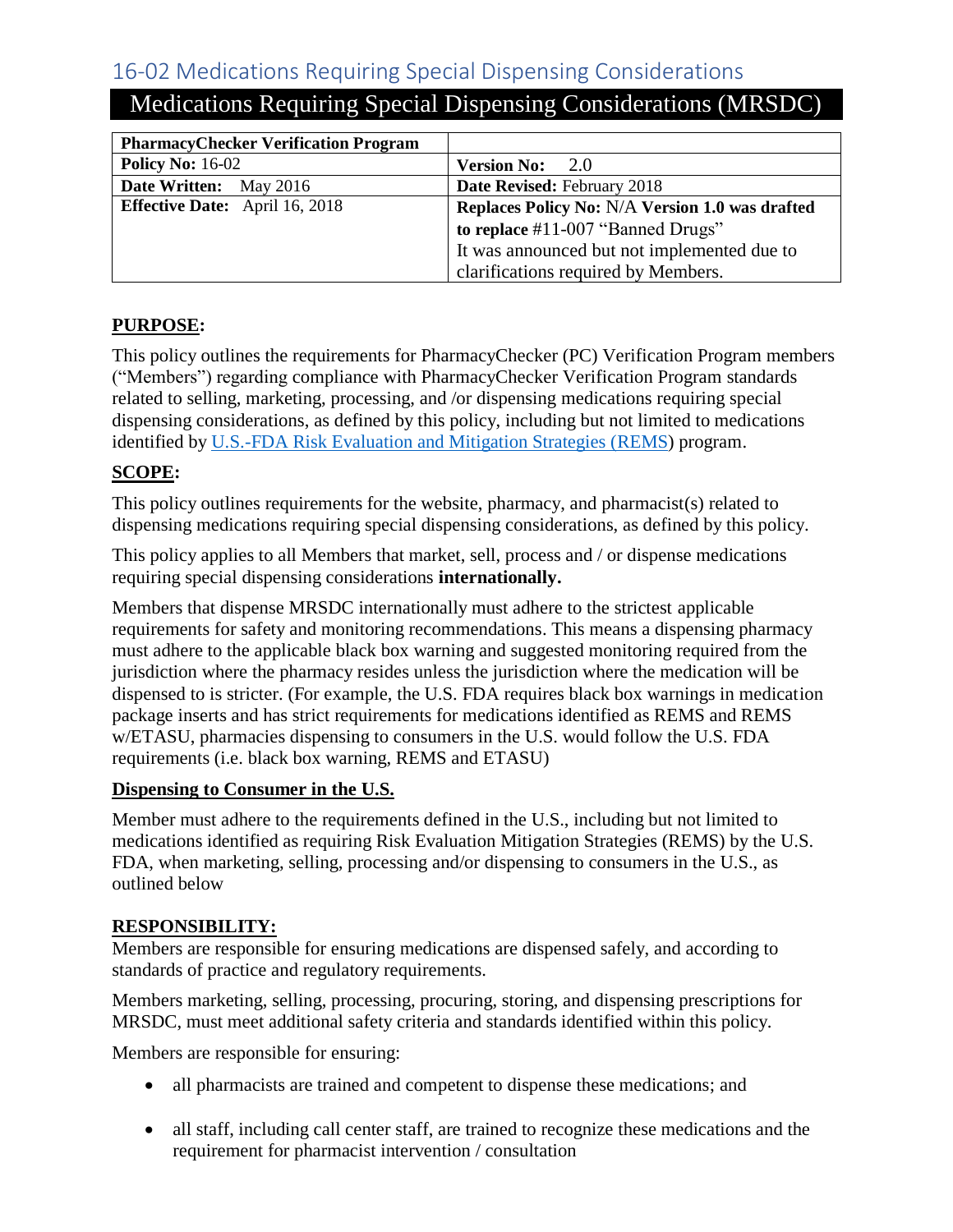Members must ensure that their website(s) clearly provides pertinent information and required disclaimers regarding these medications, as outlined below.

# **REFERENCES:**

- U.S. FDA labeling (i.e. package insert): <https://www.accessdata.fda.gov/scripts/cder/daf/>
- U.S. FDA REMS:<http://www.accessdata.fda.gov/scripts/cder/rems/>
- U.S. FDA's Guide to Drug Safety Terms: <https://www.fda.gov/downloads/forconsumers/consumerupdates/ucm107976.pdf>
- PharmacyChecker Policy 16-03, Temperature Sensitive Medications: Shipping Requirements
- PharmacyChecker Policy 17-01; Shared Pharmacy Services Agreements Between Members
- Drug Information Resources for a Pharmacist, such as **Lexicomp Online**, [DailyMed,](https://dailymed.nlm.nih.gov/dailymed/) etc.

# **DEFINITIONS:**

*Blackbox Warning* **Medications:** a warning regarding serious or life-threatening risks required by the U.S. FDA to be included in the approved labeling of a prescription medication. The warning is required to be prominently displayed within a black box.

**Medications Requiring Special Dispensing Considerations ("MRSDC")**: medications requiring additional actions by a pharmacist to ensure safe delivery and use. Such medications include specialty medications, REMS medications, *Blackbox warning* medications and/or other medications with special considerations outlined by the approved U.S. labeling.

**Specialty Medications**: are prescription medications used to treat complex, chronic conditions like cancer, rheumatoid arthritis and multiple sclerosis, which may require administration by or in the presence of a healthcare provider, and generally require close therapeutic monitoring and patient follow-up, such as periodic laboratory tests (i.e. liver function tests).

**Risk Evaluation and Mitigation Strategies ("REMS"):** are a collection of requirements related to individual medications that were developed to ensure that the benefit of a medication outweighs its risk.

The Food and Drug Administration Amendments Act (FDAAA 2007) mandates that the US FDA require manufacturers to submit Risk Evaluation and Mitigation Strategies (REMS) when deemed necessary. Although the provisions are directed toward manufacturers, requirements for pharmacies and pharmacists exist within various REMS programs, including communication to the prescriber, enrollment of the prescriber in a special program, enrollment of the patient in a special program, specialized Medication Guides to communicate risks, or special tests (i.e., pregnancy tests) prior to dispensing.

# **REQUIRMENTS:**

## *General:*

1. The pharmacist processing and/or dispensing a prescription for a MRSDC is responsible to ensure that all required clinical monitoring, such as laboratory tests, etc., have been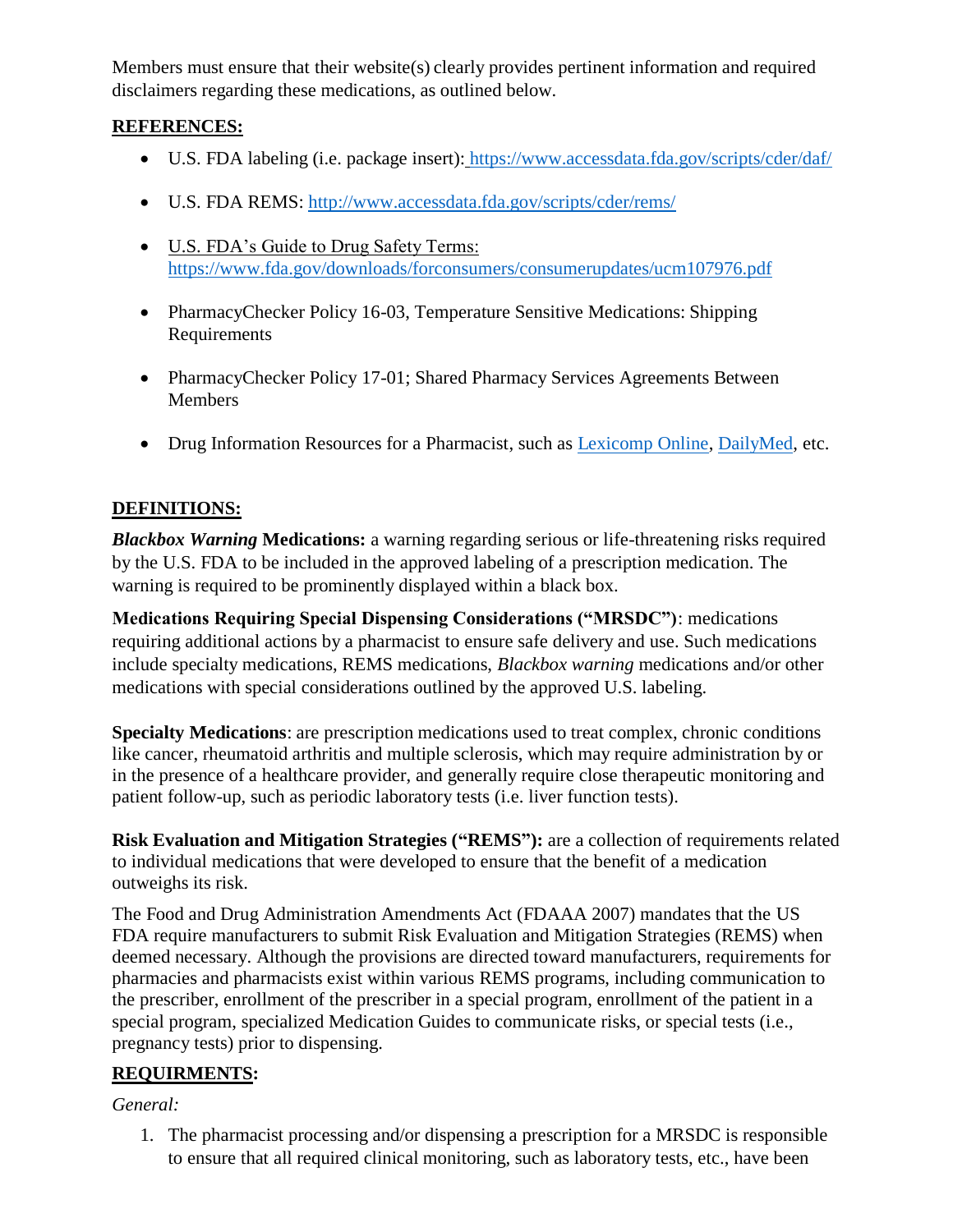performed and are within acceptable parameters, prior to dispensing and consulting with the prescriber when in the pharmacist's professional judgement, it is necessary.

- 2. The pharmacist processing and/or dispensing a prescription for a MRSDC is responsible to ensure that medication is not contraindicated for the patient and consulting with the prescriber when in the pharmacist's professional judgement, it is necessary.
- 3. The pharmacy shall develop SOPs related to processing and dispensing MRSDCs.
- 4. The PIC must review all applicable U.S.-FDA mandated REMS requirements and approved U.S. labeling information during the development of SOPs related to MRSDC.
- 5. The PIC developing SOPs for MRSDC medications must also consider the following:
	- a. Does the medication need to be infused or administered by a practitioner?
	- b. Is close follow-up of the patient required for safe use?
	- c. Does the medication need to be shipped in a refrigerated state?
	- d. Are practitioners, pharmacists and / or patients required to meet special requirements or register in special programs in order for the medication to be dispensed in the United States?
- 6. The PIC must ensure the SOP includes packaging and shipping requirements in accordance with PC Policy 16-03: Temperature Sensitive Medications: Shipping Requirements, if the medication is temperature sensitive.
- 7. The SOP must clearly delineate the responsibilities regarding requirements and roles for processing and dispensing MRSDC between the partner pharmacy and the dispensing pharmacy, in accordance with PharmacyChecker policy *17-01 Shared Pharmacy Services Agreements Between Members.*
- 8. The PIC is responsible for ensuring staff are trained on the SOPs for MRSDC and documenting the training.

*Specialty Medications:*

Members are responsible for ensuring the pharmacy's website clearly publishes a disclaimer that is placed above/with the first listing where the medication is sold. The disclaimer must read as follows:

*"Ask your healthcare provider for guidance before ordering this medication from an online pharmacy. This medication requires prescriber approval prior to mailing directly to a patient as it may require administration in a clinical setting or special monitoring by a healthcare practitioner."*

The pharmacist processing and/or dispensing a prescription for a medication that cannot be self-administered or can only be self-administered under the supervision of a healthcare provider is responsible to ensure that a disclaimer is included within the package. The disclaimer must read as follows:

*"This medication requires special monitoring or administration in a clinical setting or training by a healthcare professional prior to self-administration. Contact your provider prior to use."*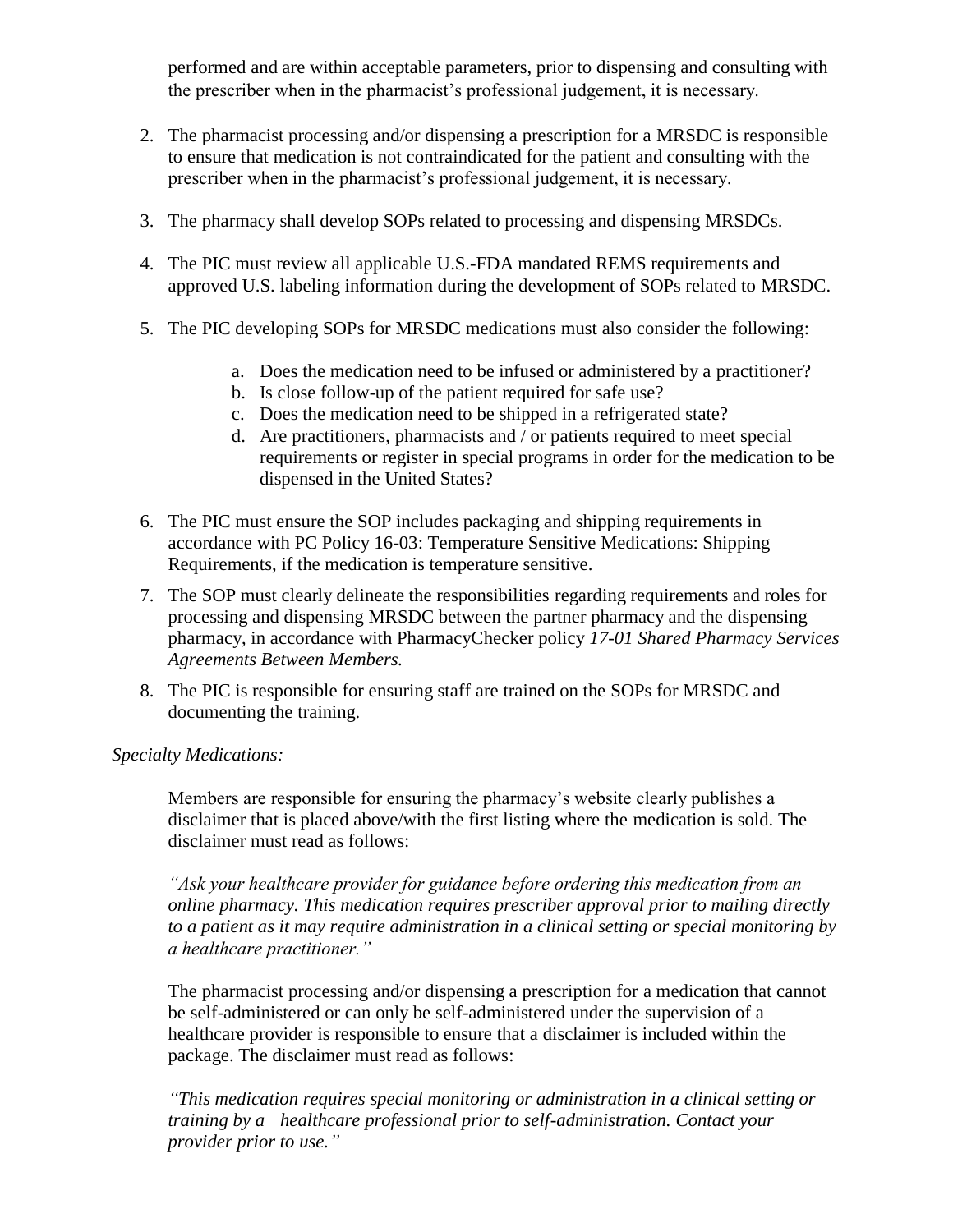The pharmacist processing and/or dispensing a prescription for which the U.S. FDA has required a *blackbox warning* is responsible to ensure that medication is not contraindicated for the patient it is being dispensed and consulting with the prescriber when in the pharmacist's professional judgement, it is necessary.

The pharmacist shall document all communications with the provider regarding clinical interventions in accordance with the pharmacy's SOP, but at a minimum on the prescription or within the patient's medication profile.

The pharmacist processing and/or dispensing a prescription for which the U.S. FDA has required a *blackbox warning* is responsible to ensure that the patient receives a copy of the current version of approved U.S. labeling (i.e. package insert) and/or company sponsored patient information disclosing the *blackbox warning* information.

# *US-FDA REMS Program:*

The U.S. FDA requires additional criteria known as "Elements to Assure Safe Use" (ETASU) for certain REMS medications. These medications may require restricted distribution channels as well as provider, pharmacy and patient registration ensuring monitoring. Members located outside the U.S. are prohibited from dispensing REMS medications with ETASU requirements related to dispensing, such as restricted distribution or pharmacy registration, as international pharmacies are not recognized as participants by the U.S. FDA.

The pharmacist processing and/or dispensing a prescription that has been identified by U.S. FDA as a REMS medication shall ensure that the patient receives a copy of the most current version of the U.S. FDA approved [Medication Guide](https://www.accessdata.fda.gov/scripts/cder/rems/index.cfm) (MedGuide) each time the medication is dispensed.

The pharmacist processing and/or dispensing a prescription that has been identified by U.S. FDA as a REMS medication dispensed for administration by a healthcare professional in a clinical setting (i.e. clinic, infusion center, dialysis center), only need to be distributed at the time of first dispensing, unless the medication guide has materially changed, or the patient or patient's agent requests a medication guide.

The pharmacist processing and/or dispensing a prescription medication that requires administration by a healthcare provider that has been identified by U.S. FDA as a REMS medication is responsible for ensuring REMS medications are not shipped directly to the patient unless prescriber authorization has been received and documented.

# **ATTACHMENTS:**

N/A

| <b>Version</b><br><b>Number</b> | Date Effective | <b>Description of Change</b> |
|---------------------------------|----------------|------------------------------|
|---------------------------------|----------------|------------------------------|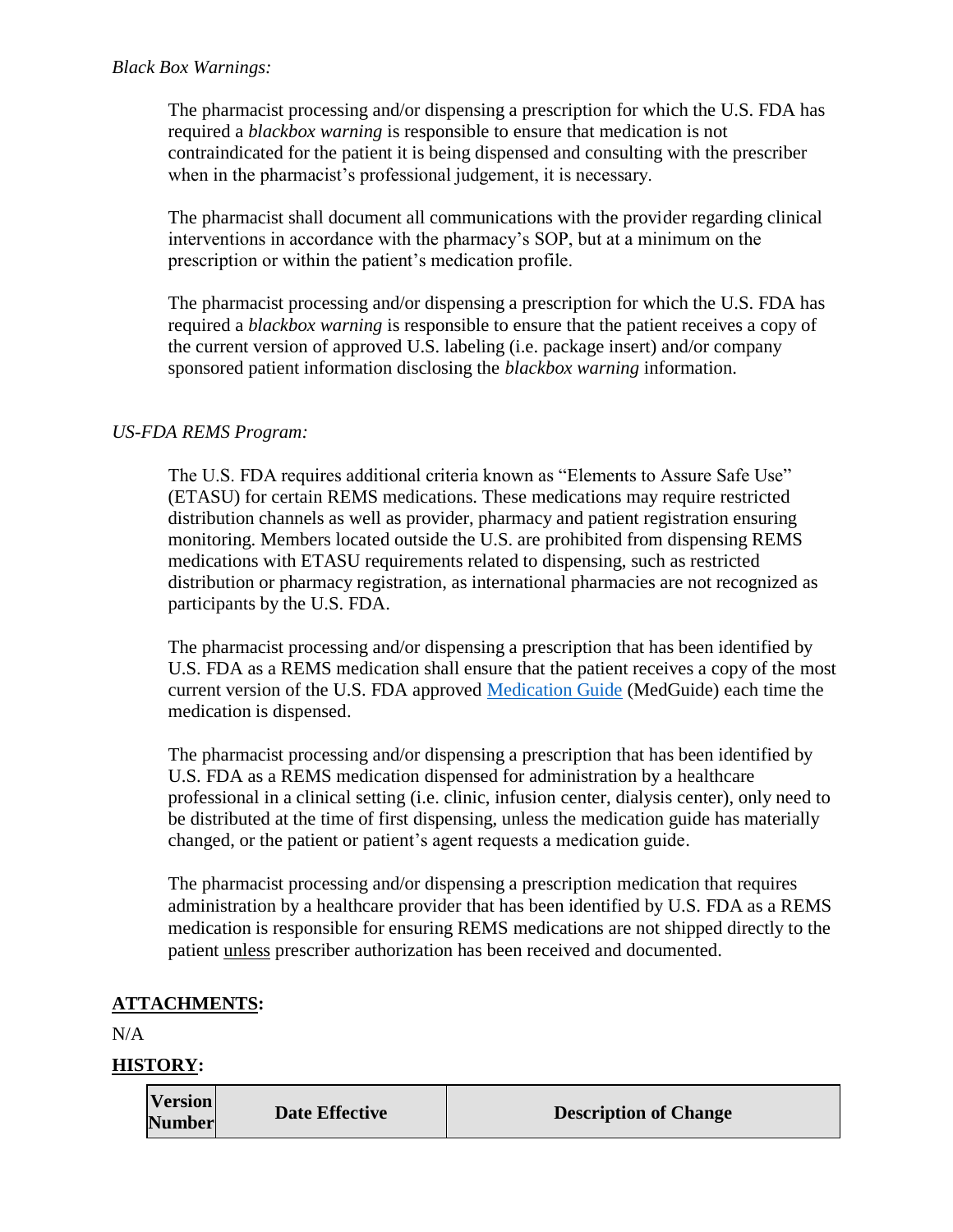|     | $N/A$ Version 1.0 was drafted to<br>replace #11-007 "Banned<br>Drugs"                                |         |
|-----|------------------------------------------------------------------------------------------------------|---------|
| 1.0 | Note: It was announced but<br>not implemented due to<br>clarifications required by<br><b>Members</b> | New SOP |
| 2.0 | April 16, 2018                                                                                       | New SOP |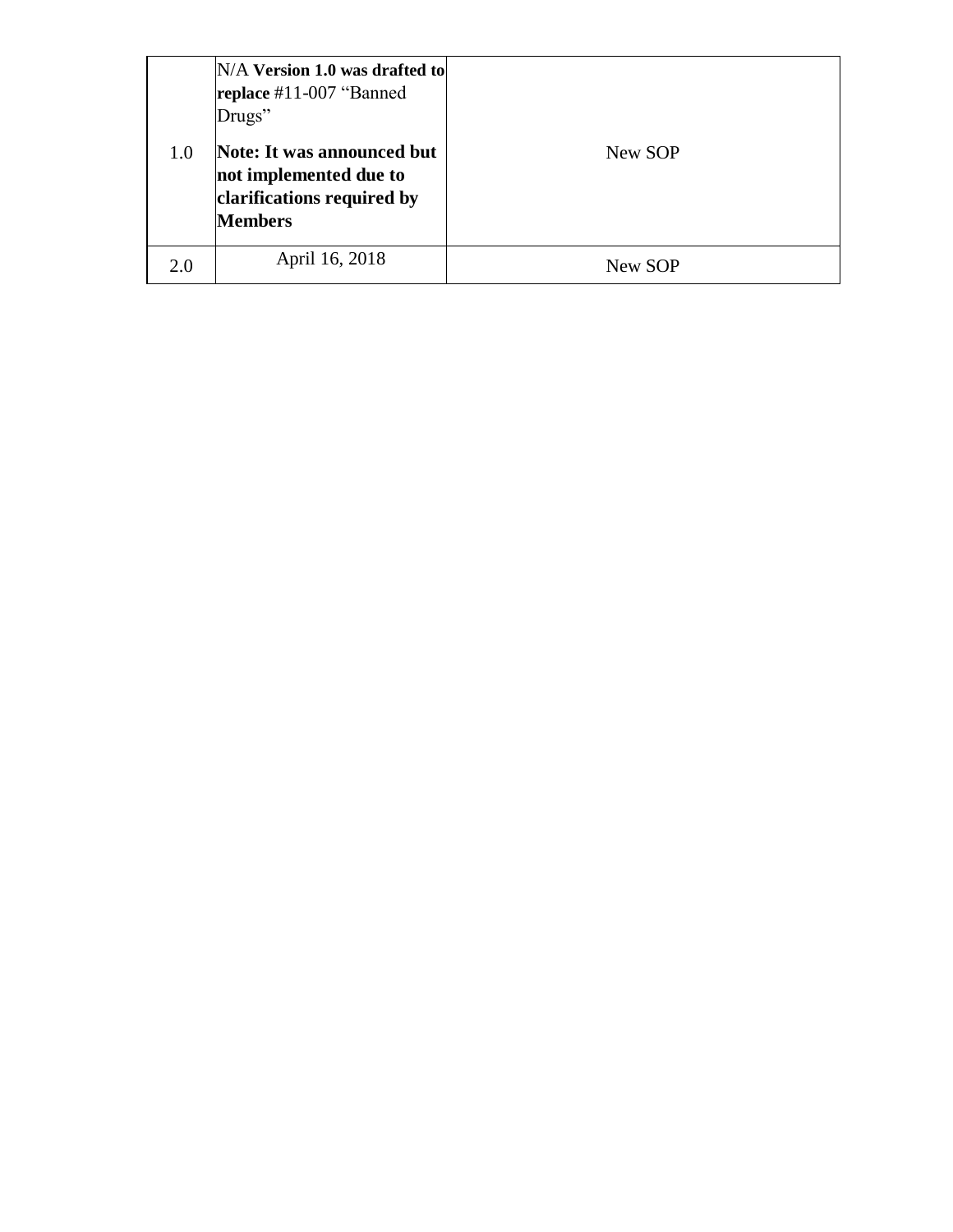| Refrigerated Medications: Shipping Requirements |  |  |  |
|-------------------------------------------------|--|--|--|
|                                                 |  |  |  |

<span id="page-10-0"></span>

| <b>PharmacyChecker Verification Program</b> |                                                        |
|---------------------------------------------|--------------------------------------------------------|
| <b>Policy No: 16-03</b>                     | -2.0<br><b>Version No:</b>                             |
| <b>Date Written: 2010</b>                   | <b>Date Revised: February 2018</b>                     |
| <b>Effective Date:</b> April 16, 2018       | <b>Replaces Version No:</b> 10-008 (revised Jan. 2011) |

# **PURPOSE:**

This policy outlines the requirements for PharmacyChecker (PC) Verification Program members ("Members") regarding compliance with PharmacyChecker Verification Program Standards related to ensuring that the cold chain supply is maintained throughout the shipping process when dispensing refrigerated medications.

## **SCOPE:**

This policy applies to all Members that dispense refrigerated products. Only PharmacyChecker verified dispensing pharmacies located in Canada, United Kingdom, or the United States are permitted to dispense refrigerated products to consumers in the U.S.

## **RESPONSIBILITY:**

The Pharmacist-in-Charge, pharmacist manager, or equivalent name for the lead pharmacist of a pharmacy, ("PIC") is responsible for compliance with PharmacyChecker Verification Program Standards and Pharmacy Standards Agreement.

## **REFERENCES:**

United States Pharmacopeia (USP) Chapter <1079>, Good Storage & Shipping Practices, [https://pharmacy.ks.gov/docs/default-source/default-document-library/ups-36-good-storage-and](https://pharmacy.ks.gov/docs/default-source/default-document-library/ups-36-good-storage-and-shipping-practices.pdf)[shipping-practices.pdf](https://pharmacy.ks.gov/docs/default-source/default-document-library/ups-36-good-storage-and-shipping-practices.pdf)

Health Canada, Guidelines for Temperature Control of Drug Products during Storage and Transportation (GUI-0069), [http://www.hc-sc.gc.ca/dhp-mps/compli-conform/gmp-bpf/docs/gui-](http://www.hc-sc.gc.ca/dhp-mps/compli-conform/gmp-bpf/docs/gui-0069-eng.php)[0069-eng.php](http://www.hc-sc.gc.ca/dhp-mps/compli-conform/gmp-bpf/docs/gui-0069-eng.php)

MHRA – Refrigerated Products: What Pharmacists Need to Know, [https://www.woolcool.com/wp](https://www.woolcool.com/wp-content/uploads/2014/07/MHRA-Refrigerated-medicinal-products-what-pharmacists-need-to-know.pdf)[content/uploads/2014/07/MHRA-Refrigerated-medicinal-products-what-pharmacists-need-to](https://www.woolcool.com/wp-content/uploads/2014/07/MHRA-Refrigerated-medicinal-products-what-pharmacists-need-to-know.pdf)[know.pdf](https://www.woolcool.com/wp-content/uploads/2014/07/MHRA-Refrigerated-medicinal-products-what-pharmacists-need-to-know.pdf)

# **DEFINITIONS:**

**Cold Chain Supply**: the transportation of refrigerated products along a supply chain through thermal and refrigerated packaging methods and the logistical planning to protect the integrity of these shipments.

**Temperature indicator**: a device that monitors temperatures during shipping and storage and provides visual evidence of exposure to unacceptable temperature levels, protecting product quality throughout the entire shipping and handling process.

Refrigerated Products: medications for which the manufacturing labeling requires storage conditions between 2ºC and 8ºC.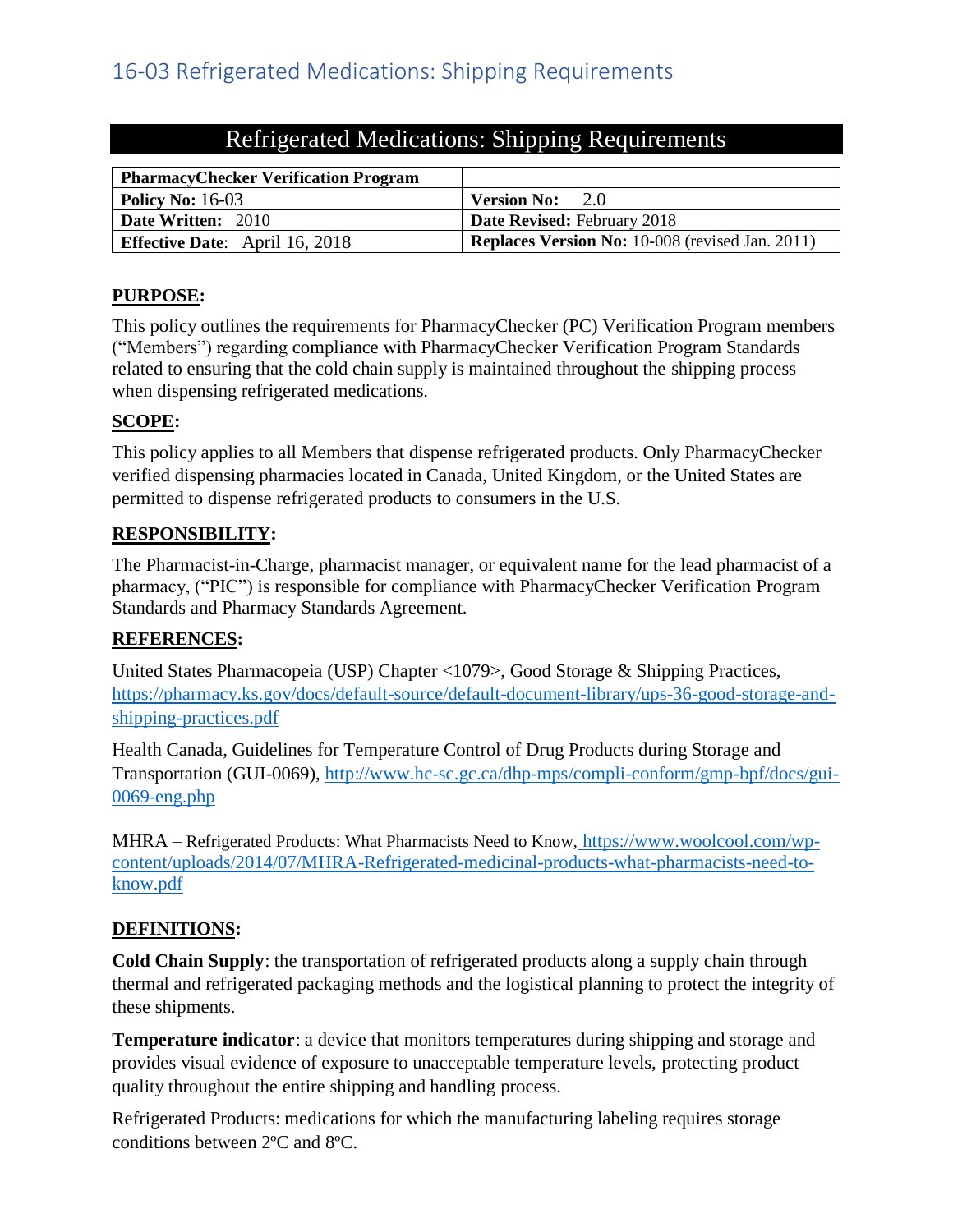# **GENERAL INFORMATION:**

- The manufacturer's labeling of many medications, including insulin, contains optimal storage conditions between 2ºC and 8ºC.
- Medications must be shipped and stored in a manner that ensures the products will be maintained within an acceptable temperature range as defined in the approved labeling.
- Packaging and shipping method may not risk exposure to temperatures outside a medication's recommended storage conditions.
- The manufacturer's storage requirements must be maintained through all stages of the medication distribution process, including shipping.
- The manufacturer's labeling of some medications (e.g. CombiPatch; Nuvaring) contain information permitting storage at room temperature for a specified time frame after dispensing to the patient.
- The shipping process and containers must be designed to prevent damage and maintain the integrity and quality of the medication(s) until receipt and storage by the patient.

# **REQUIRMENTS:**

- 1. In accordance with PharmacyChecker Verification Program standard 11.0, only dispensing pharmacies located in Canada, the United Kingdom, or the United States may dispense refrigerated medications to consumers in the U.S.
- 2. Members dispensing refrigerated medications must ensure cold chain supply of the product throughout the processing/dispensing and shipping processes.

**Note**: If the manufacturer's labeling includes information permitting storage at room temperature for a specified time frame after dispensing, the product may be shipped without maintaining cold chain supply if:

- o The manufacturer's timeframe for storage at room temperature exceeds 4 months from the date the product is removed from the refrigerator for dispensing;
- o The member places a notation with the room temperature expiration date on the product;
- o The refrigerated medication being dispensed has an expiration date exceeding the modified date that will be applied by the pharmacy;
- o The member uses a temperature indicator within the packaging to ensure the product does not exceed temperatures noted in the manufacturer labeling; **and**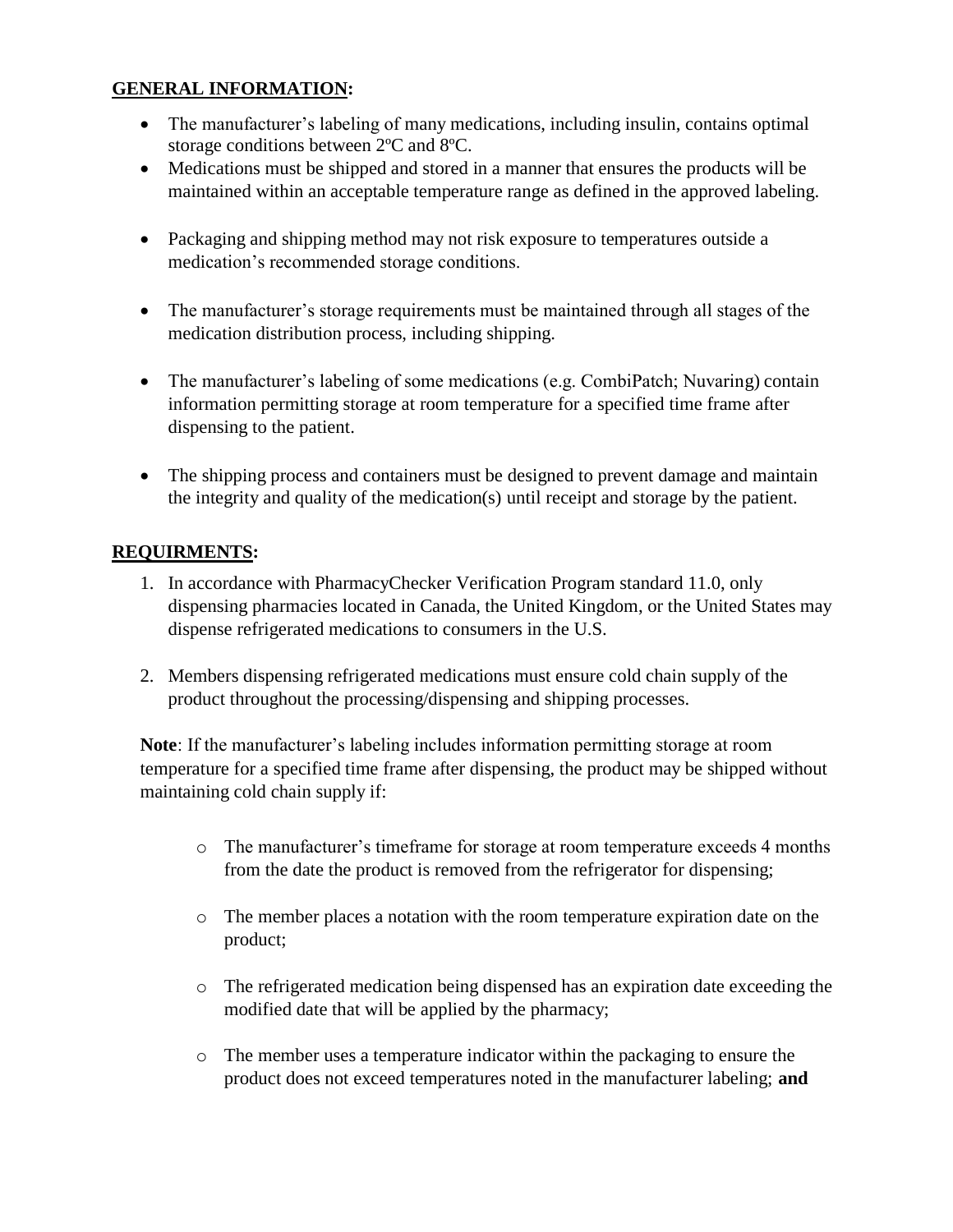o The member provides clear information to the consumer regarding the storage and directions for discarding based on the room temperature expiration date applied to the product by the pharmacy at dispensing

**Note:** Although the manufacturer's labeling for some products (e.g. Lantus) provide for room temperature storage and an amended expiration date (i.e. 28 days) upon first use, this information pertains to the product when in-use by the patient ONLY. **Therefore, the pharmacy must ensure cold chain supply is maintained throughout the process- up to and including delivery/ receipt by the consumer**.

- 3. Members shipping refrigerated medications shall develop a Standard Operating Procedure (SOP) for packaging and shipping such medications.
- 4. Members may use more than one method depending on the product(s). The method used must not deviate from the manufacturers' labeling.
- 5. The SOP must include:
	- a. a list of refrigerated medications dispensed/shipped, including a notation for medications that will be shipped at room temperature based on manufacturer's labeling;
	- b. the required temperature, packaging and shipping method for each medication, including instructions for applying a room temperature expiration date to products that will be shipped outside of cold chain supply process; and
	- c. corrective actions and documentation requirements for temperature excursions outside predetermined temperature conditions.
- 6. The manufacturer's labeling on the storage and shipping needs of each medication must be adhered to. (See above, regarding requirements that must be met for refrigerated products that the manufacturer's labeling permits room temperature storage at dispensing. In the absence of manufacturer's labeling, information from peer-reviewed journal articles or other reputable sources must be utilized to develop the SOP.
- 7. Selection of a shipping container and/or box will be based on factors such as duration of transit, the size of the shipment and the ambient or outside temperatures experienced are important in deciding what type of packaging is required. Within a shipping container, the packaging configuration, which provides the primary means of environmental control for the medication, must ensure that the medication remains within the acceptable temperature range.
- 8. The SOP must also take into account the nature of the medication, local conditions, modes of transport and any seasonal variations experienced, as well as describe any special handling precautions.
- 9. The SOP must include information regarding cold packs placed in shipping containers used to transport medications, including: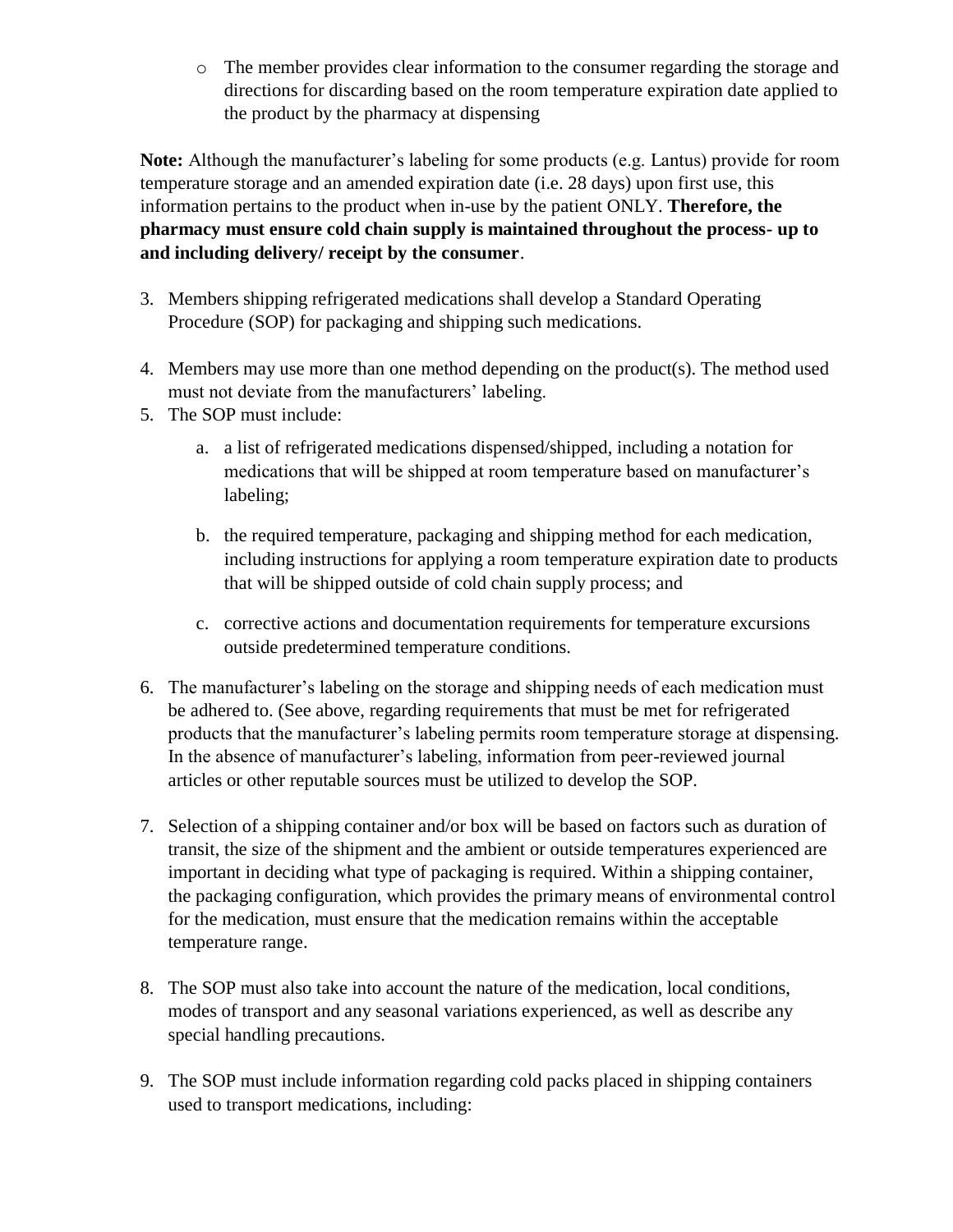- a. the type, size and number of packs should correspond to the shipping duration and temperature needed;
- b. the location of the packs should ensure that the entire shipment of the product is maintained within the labelled storage conditions; and
- c. adequate barrier materials should be used to prevent contact between the packs and the products, if the packs are at a temperature outside the range acceptable for product storage.
- 10. The shipping container with medications requiring refrigeration must contain a temperature indicator with clear directions to the recipient for the evaluation of monitoring indicators and steps to take in the event of an excursion.
- 11. The exterior of the shipping container must be properly labeled to alert the patient to open and refrigerate the contents immediately upon receipt. The label must be securely affixed and indelible.

Example labeling includes:



- 12. Packaging and shipping method must be qualified to ensure that appropriate conditions are maintained under probable extremes of ambient temperature and should also account for possible unforeseen delays which may occur in shipping/transportation (for example, shipment delays at international mail facilities). Validation that the shipping method retains the required storage conditions and will not deviate during the shipping process may be available from the commercial courier. Alternatively, Members may perform its own validation process to ensure that packing and shipping method retains the cold chain supply.
- 13. The PIC shall document the source of all information used in developing the SOP, such as manufacturer recommendation, journal articles, studies to demonstrate adequacy of the packing/shipping method, validation and trial shipping data.

# **ATTACHMENTS:**

N/A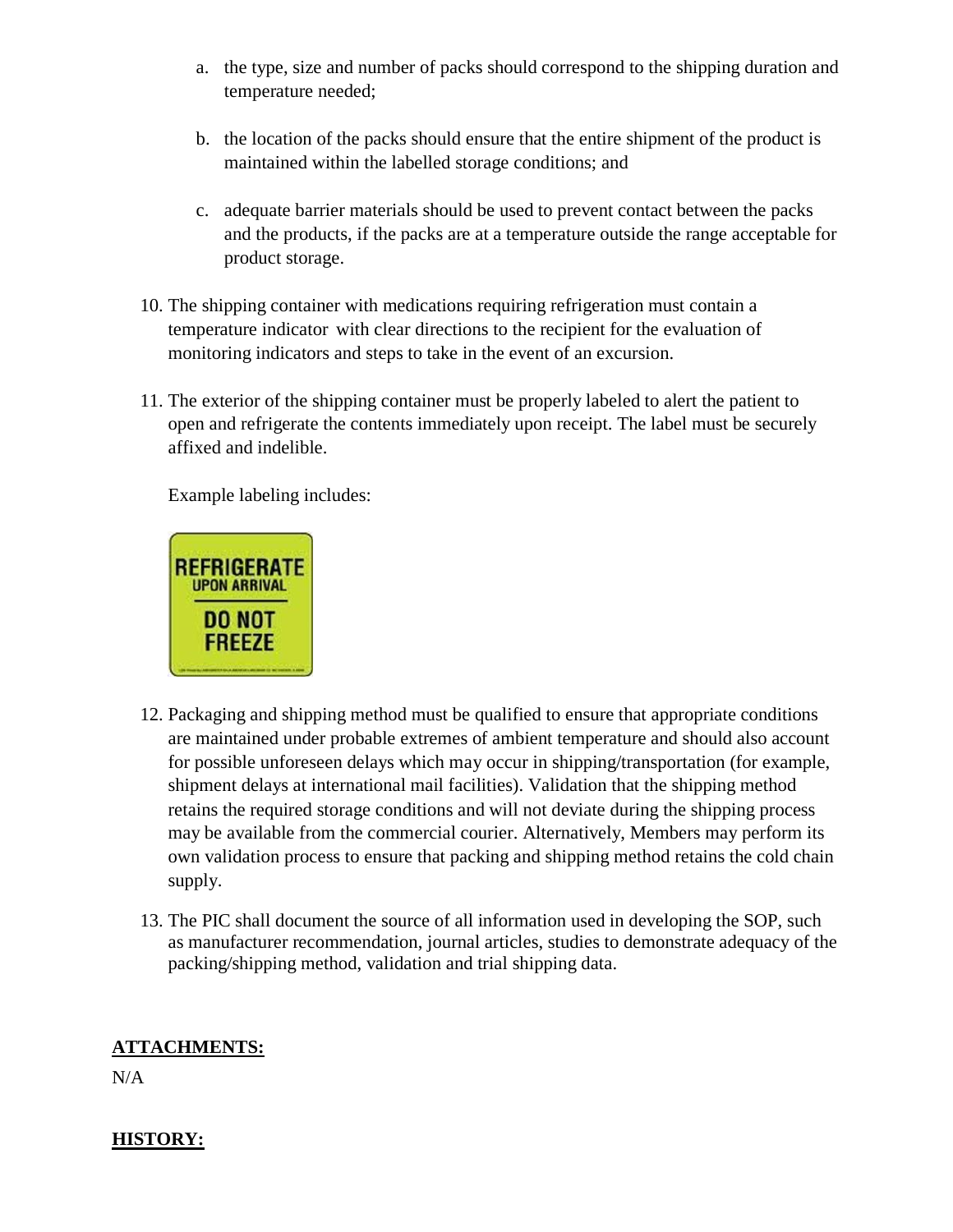<span id="page-14-0"></span>

| <b>Version</b><br><b>Number</b> | <b>Date Effective</b> | <b>Description of Change</b>                                                                                                                                                                                                                                                                                                                                                                                                                                                                                                |
|---------------------------------|-----------------------|-----------------------------------------------------------------------------------------------------------------------------------------------------------------------------------------------------------------------------------------------------------------------------------------------------------------------------------------------------------------------------------------------------------------------------------------------------------------------------------------------------------------------------|
| 1.0                             |                       | New SOP                                                                                                                                                                                                                                                                                                                                                                                                                                                                                                                     |
| 2.0                             | April 16, 2018        | Title Change <b>From</b> Temperature Sensitive<br>Medications: Shipping Requirements To Refrigerated<br><b>Medications: Shipping Requirements</b><br>Amended (1) to clarify that only PharmacyChecker<br>verified dispensing pharmacies located in Canada,<br>United Kingdom or the United States may dispense<br>temperature sensitive products to consumers in the U.S.<br>and (2) provide guidance regarding room temperature<br>storage of refrigerated medications at dispensing (based<br>on manufacturer's labeling) |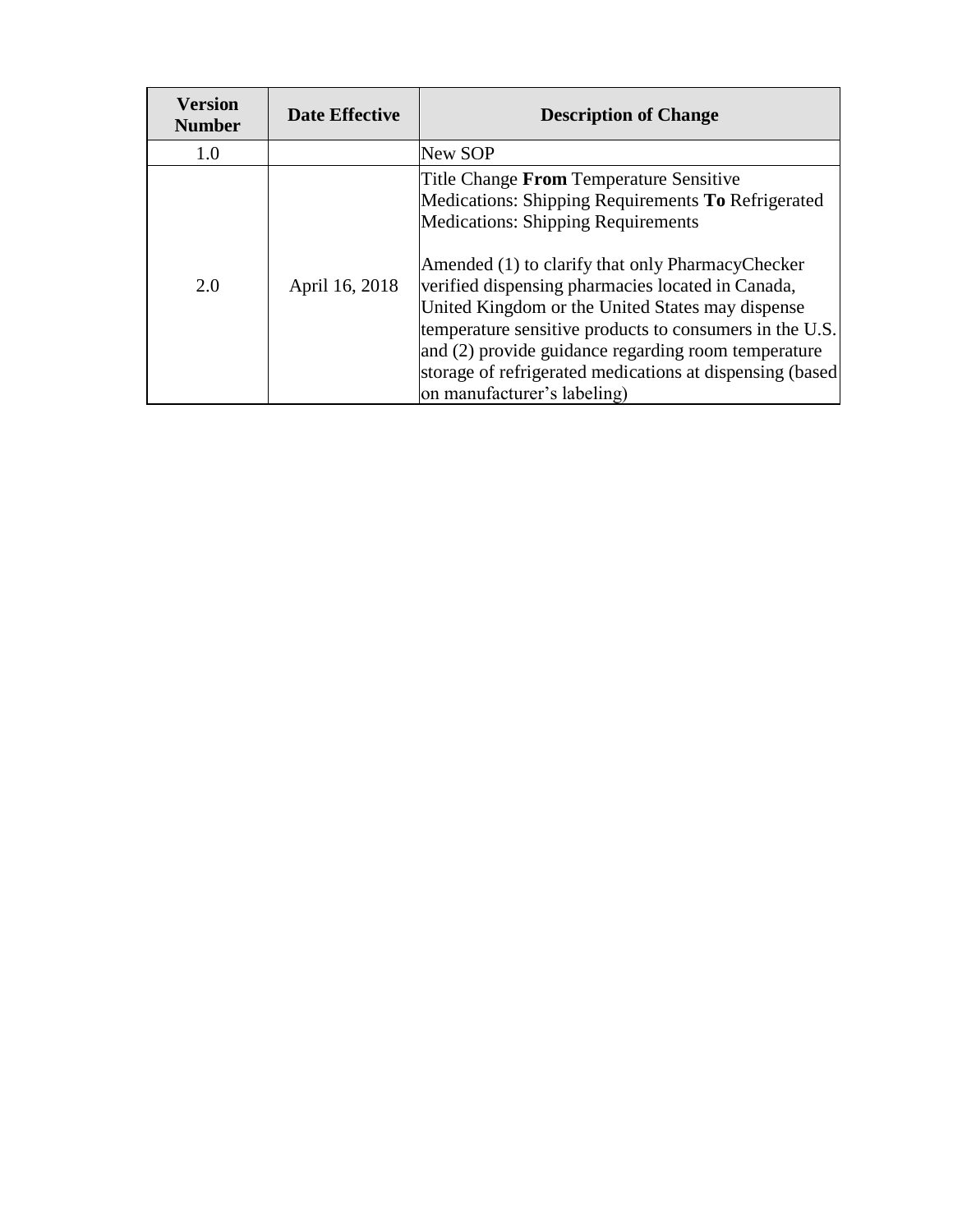| <b>PharmacyChecker Verification Program</b> |                                               |
|---------------------------------------------|-----------------------------------------------|
| Policy No: $16-04$                          | 3.0<br><b>Version No:</b>                     |
| <b>Date Written:</b> June 17, 2016          | <b>Date Revised:</b> October 5, 2016          |
| <b>Effective Date:</b> November 30, 2016    | <b>Replaces Version No:</b> 16-04 version 2.0 |

# Maximum Three Months' Supply Dispensed Internationally

# **PURPOSE:**

This policy outlines the requirements for PharmacyChecker (PC) Verification Program members ("Members") regarding compliance with PharmacyChecker Verification Program Standards (the "Standards") related to ensuring that medications dispensed internationally do not exceed a three months' supply, unless medically necessary or an exception as defined by this policy is met.

# **SCOPE:**

This policy applies to all Members that market, sell, process and / or dispense medications internationally. This policy outlines requirements for the website, pharmacy, and pharmacist(s) related to our standards that limit the international dispensing of medication to a three months' supply, unless medically necessary or an exception as defined by this policy is met. The policy does not affect domestic dispensing.

## **RESPONSIBILITY:**

The Pharmacist-in-Charge, pharmacist manager, or equivalent name for the lead pharmacist of a pharmacy, ("PIC") is responsible for compliance with the Standards as they apply to dispensing pharmacies.

Members must ensure that online pharmacies do not exceed marketing limitation and clearly provide pertinent information and required disclaimers regarding these medications, as outlined below.

Members participating in the PC Listing Program must ensure that listings comply with this policy as well as PC Listing Program Policy 14-002: *Price Submission Guidelines for Popular Medications*.

## **DEFINITIONS:**

**Days' Supply**: the number of days that the supply of dispensed medication will last. For the purposes of this policy, the days' supply is calculated based on the recommended daily dose / administration schedule as noted in the manufacturer package insert. The pharmacist must use professional judgement in processing / dispensing prescriptions outside the recommended dose / administration schedule and the reason for doing so shall be documented.

**Medically necessary:** a decision by the prescriber, exercising prudent clinical judgment, that the care warrants the patient to require a greater than a three months' supply of medication at a time for the purpose of treating an illness, injury, disease or its symptoms. The prescriber's decision must be:

- a. in accordance with the generally accepted standards of medical practice; and
- b. clinically appropriate for the patient's illness, injury or disease.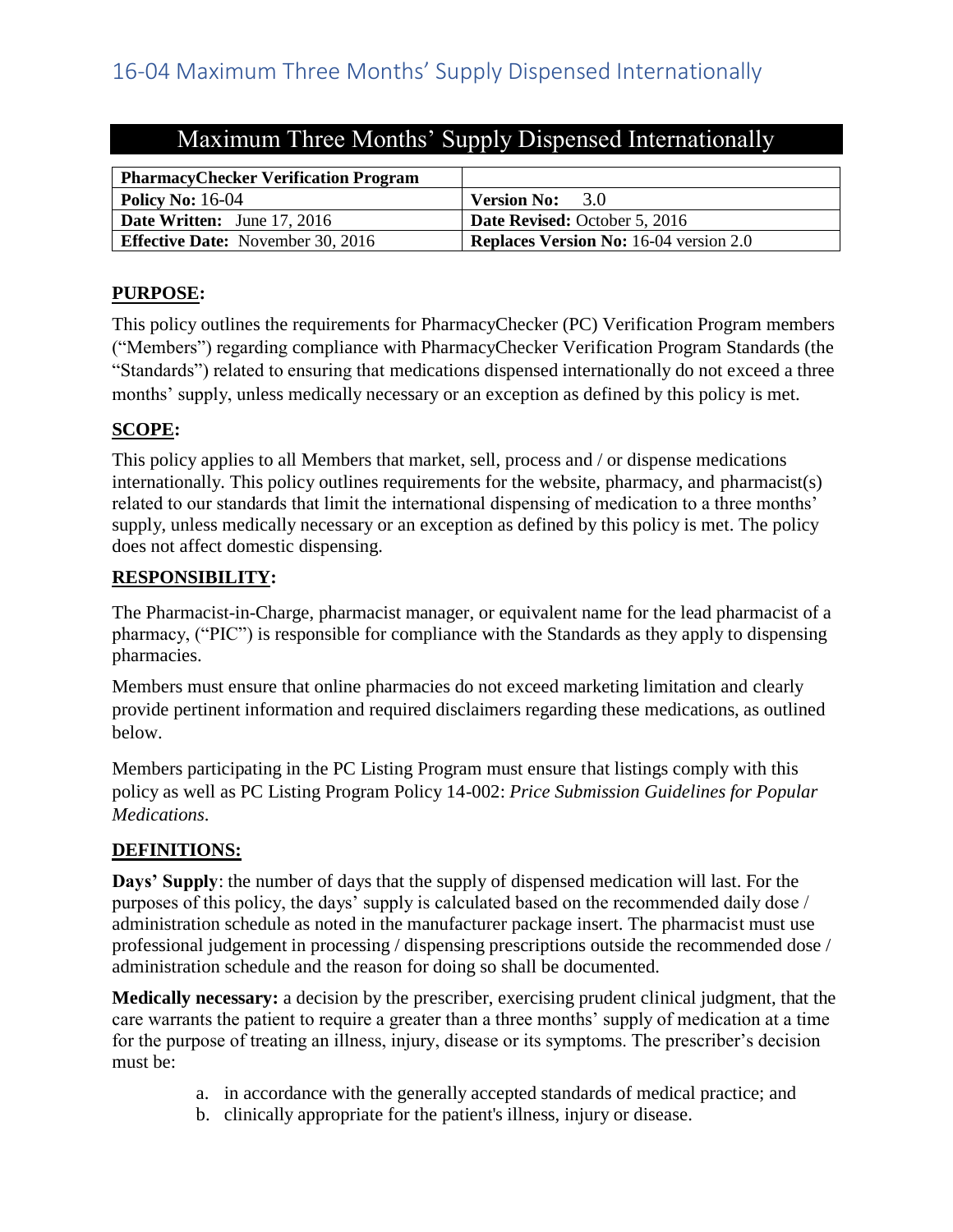## **REQUIREMENTS:**

Members may not market, process and / or dispense a supply exceeding a three months' supply maximum for erectile dysfunction medications, such as Viagra, Cialis, under any circumstances. **Members found to be marketing and / or dispensing greater than a three months' supply of erectile dysfunction medications are subject to immediate discipline, up to and including termination from the Program.**

# Online Pharmacy Members:

- 1. Members processing and/ or referring prescription orders to other pharmacies must ensure that the online pharmacy has an SOP regarding a three months' maximum supply dispensed internationally. The SOP must:
	- a. prohibit exceeding a three months' supply maximum for erectile dysfunction medications, such as Viagra, Cialis, and Levitra under any circumstances;
	- b. include the requirements, as defined by this policy, for exceeding a three months' supply based on manufacturer packaging;
	- c. include the requirements, as defined in this policy, for exceeding a three months' supply if medically necessary;
	- d. include a definition of medically necessary, as defined in this policy; and
	- e. clearly delineate the responsibilities between the online pharmacy and the dispensing pharmacy regarding requirements and roles for processing and dispensing prescriptions internationally, in accordance with this policy.
- 2. If the agreement between Members requires the online pharmacy to process the prescription order prior to international dispensing by another pharmacy, the Member must ensure that no prescription with a quantity exceeding a three months' supply is transmitted to another pharmacy for dispensing; unless
	- a. Based on the manufacturer packaging of the medication:
		- i. The medication will be dispensed in the sealed manufacturer package of #100 tablets / capsules;
		- ii. The medication will be dispensed with a combination of smaller sealed manufacturer packages and the pharmacist calculates the quantity as close to the maximum three months' supply as possible based on package size
		- iii. The medication is only available in one package size that exceeds a three months' supply and the medication will be dispensed in the sealed manufacturer package.

OR

- b. It is medically necessary, as defined above, to exceed a three months' supply demonstrated by:
	- i. the prescriber was contacted; and
	- ii. the prescriber indicates a medically necessary reason to exceed a three months' supply; and
	- iii. the pharmacist documents this information on the prescription or within the patient's medication profile.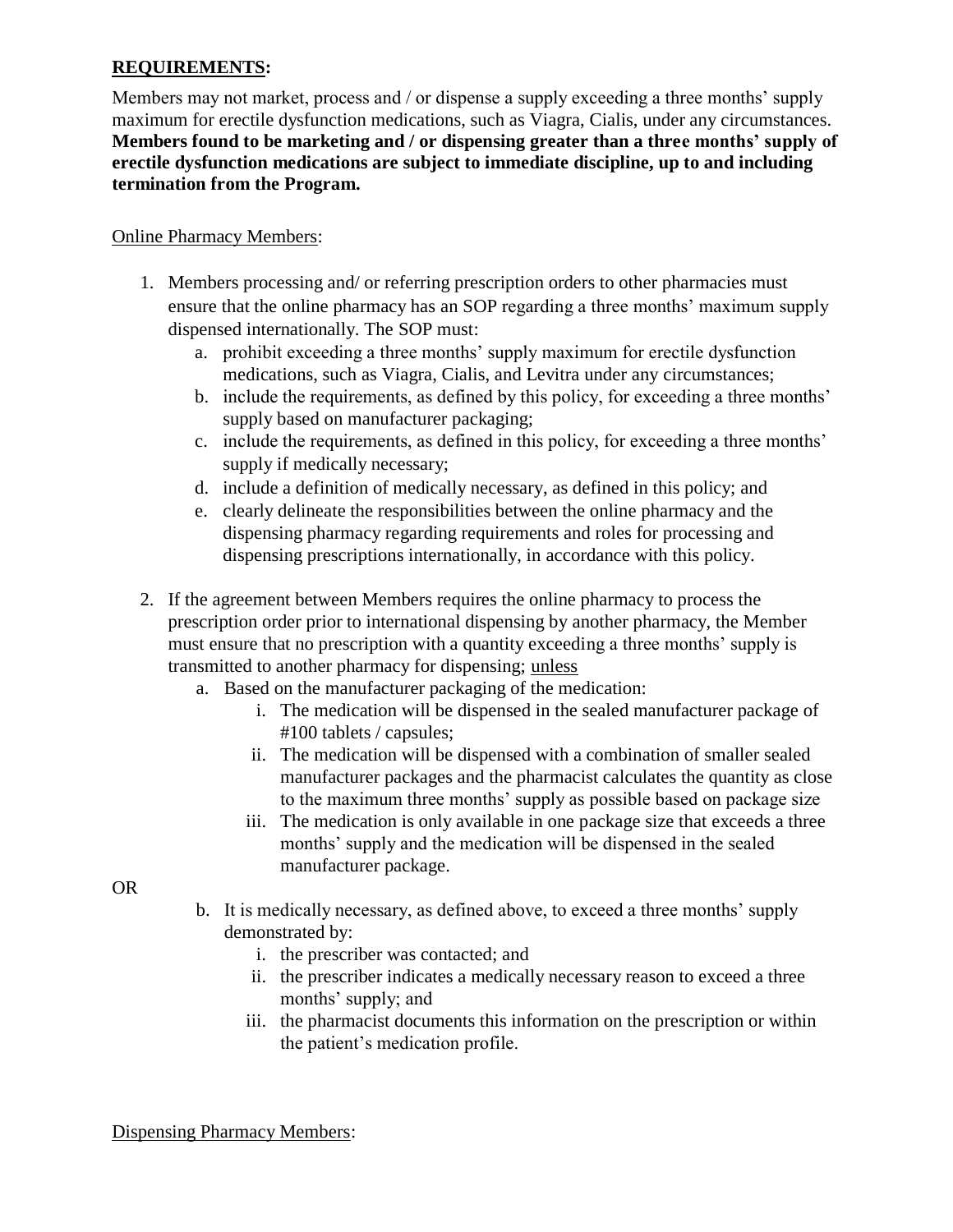- 1. The PIC of the dispensing pharmacy must ensure that the pharmacy has an SOP regarding the 90-day maximum supply dispensed internationally.
- 2. The SOP must:
	- a. prohibit exceeding a three months' supply maximum for lifestyle medications, such as Viagra, Cialis, under any circumstances;
	- b. include the requirements, as defined by this policy, for exceeding a three months' supply based on manufacturer packaging
	- c. include the requirements, as defined in this policy, for exceeding a three months' supply if medically necessary;
	- d. include a definition of medically necessary, as defined in this policy; and
	- e. clearly delineate the responsibilities between the online pharmacy and the dispensing pharmacy regarding requirements and roles for processing and dispensing prescriptions internationally, in accordance with this policy.
- 3. The pharmacist must ensure that no prescription with a quantity exceeding a three months' supply is dispensed internationally; unless
	- a. Based on the manufacturer packaging of the medication:
		- i. The medication will be dispensed in the sealed manufacturer package(s) of #100 tablets / capsules; or
		- ii. The medication will be dispensed with a combination of smaller sealed manufacturer packages and the pharmacist calculates the quantity as close to the maximum three months' supply as possible based on package size;
		- iii. The medication is only available in one package size that exceeds a three months' supply and the medication will be dispensed in the sealed manufacturer package.

OR

- b. It is medically necessary, as defined above, to exceed a three months' supply demonstrated by:
	- iv. the prescriber was contacted; and
	- v. the prescriber indicates a medically necessary reason to exceed a three months' supply; and
	- vi. the pharmacist documents this information on the prescription or within the patient's medication profile.

# **ATTACHMENTS:**

 $N/A$ 

| <b>Version</b><br>Number | <b>Date Effective</b> | <b>Description of Change</b>                                                                                                                                                                                                              |
|--------------------------|-----------------------|-------------------------------------------------------------------------------------------------------------------------------------------------------------------------------------------------------------------------------------------|
| 1.0                      |                       | New SOP                                                                                                                                                                                                                                   |
| 2.0                      |                       | Updated to include exception for U.S. and<br>Canadian pharmacy dispensing a three months'<br>supply internationally with sealed manufacturer<br>bottle(s) of $\#100$ tablets / capsules (except for<br>erectile dysfunction medications). |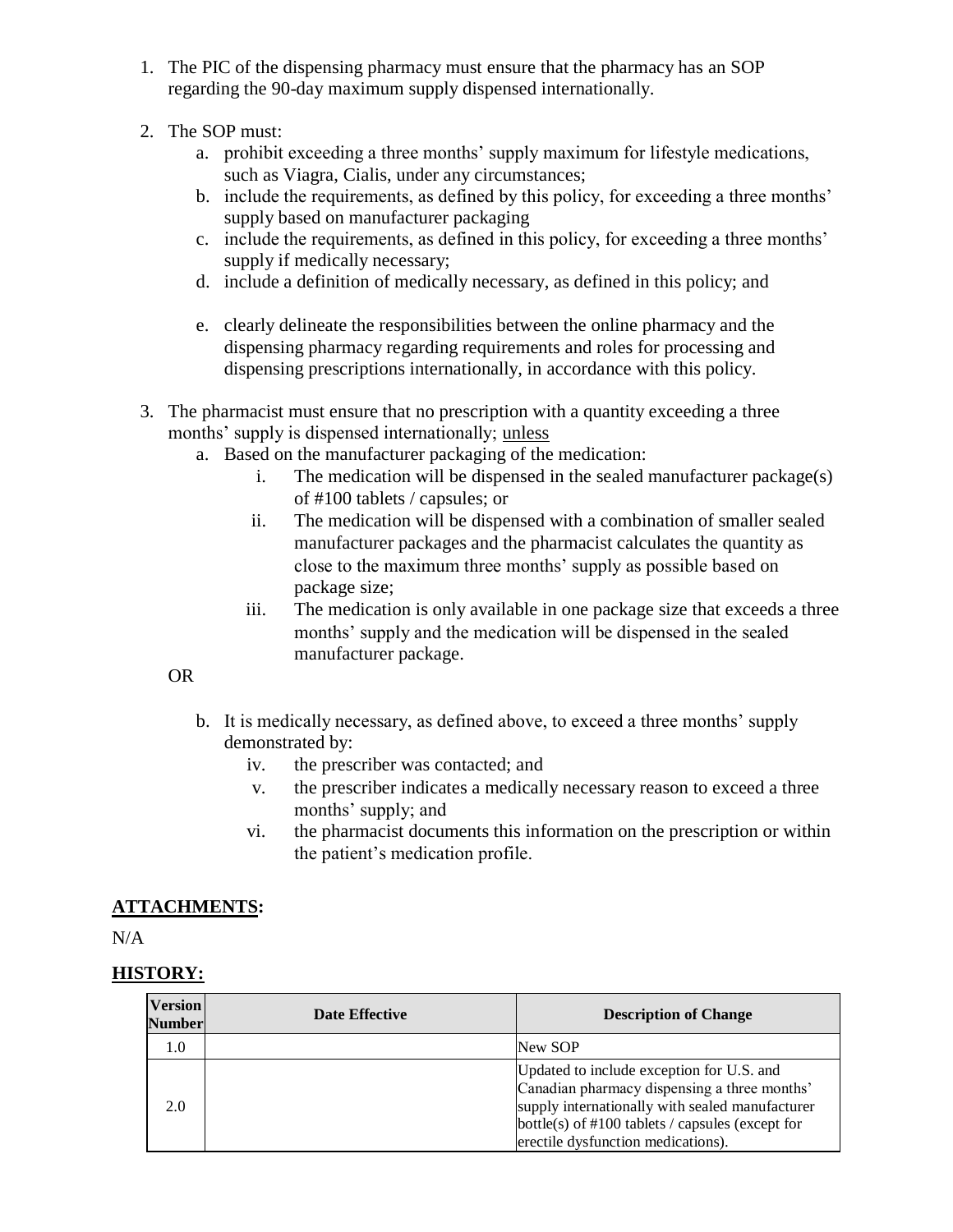<span id="page-18-0"></span>

| 3.0 | November 30, 2016 | 90-day changed to three months throughout<br>document<br>Exceptions for exceeding a three months' supply<br>updated to include options for dispensing sealed<br>manufacturer packages of medication:<br>sealed manufacturer packaging of #100<br>$\bullet$<br>tablets / capsules<br>a combination of smaller sealed<br>$\bullet$<br>manufacturer packages calculating the<br>quantity as close to the maximum three<br>months' supply as possible based on<br>package size; and<br>smallest available manufacturer sealed<br>$\bullet$<br>packaging when the medication is not<br>available in smaller package sizes and the |
|-----|-------------------|------------------------------------------------------------------------------------------------------------------------------------------------------------------------------------------------------------------------------------------------------------------------------------------------------------------------------------------------------------------------------------------------------------------------------------------------------------------------------------------------------------------------------------------------------------------------------------------------------------------------------|
|     |                   | available package exceeds a three<br>months' supply                                                                                                                                                                                                                                                                                                                                                                                                                                                                                                                                                                          |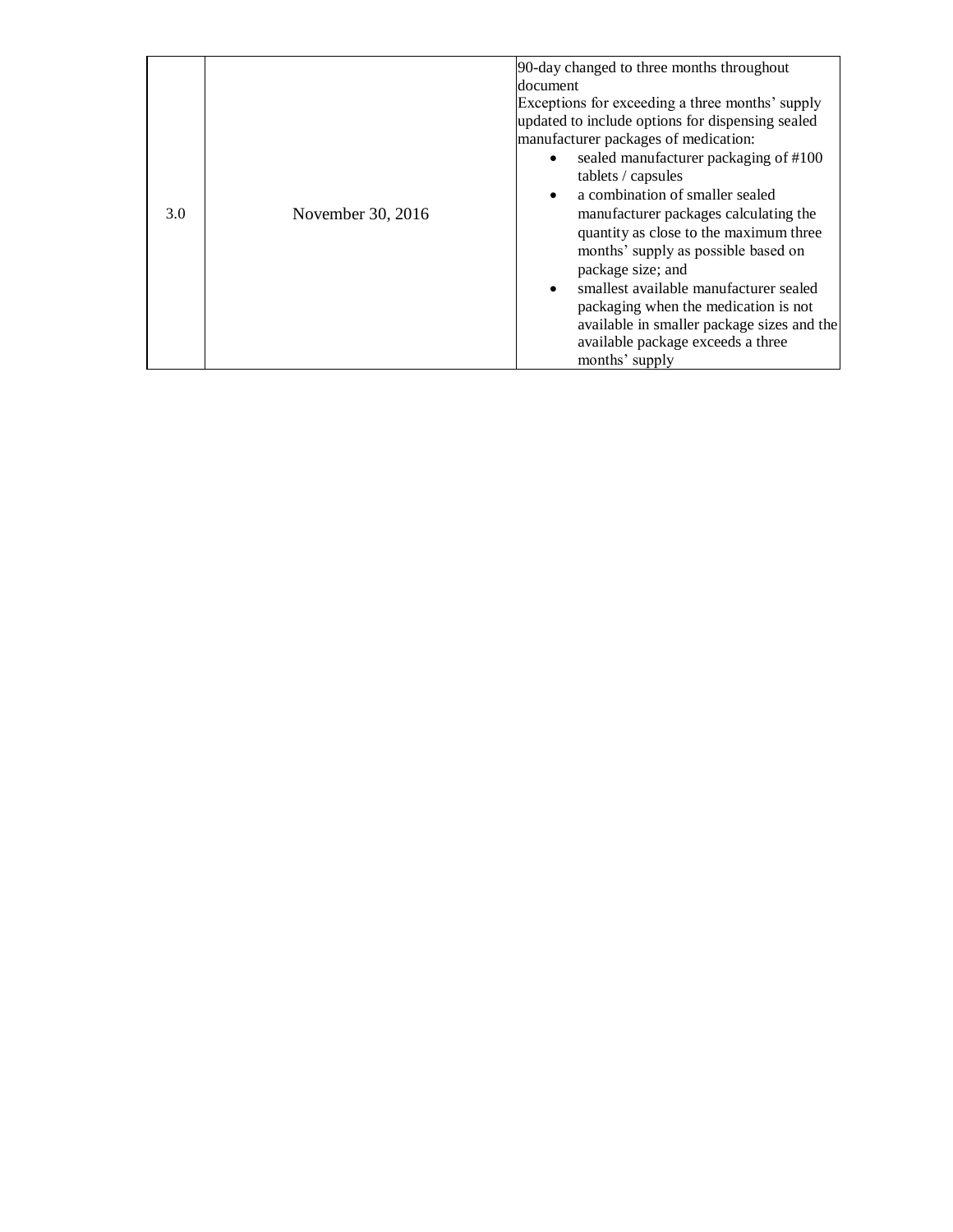# 16-05 Marketing/Dispensing Indian Pharmaceutical Products

# Internationally

# Marketing/Dispensing Indian Pharmaceutical Products Internationally

| <b>PharmacyChecker Verification Program</b> |                                                         |
|---------------------------------------------|---------------------------------------------------------|
| <b>Policy No: 16-05</b>                     | <b>Version No:</b> $1.0$                                |
| <b>Date Written:</b> August 2016            | Date Revised: N/A                                       |
| <b>Effective Date:</b> April 10, 2017       | <b>Replaces Version No: 12-002 and strikes 4.9.3 of</b> |
|                                             | PharmacyChecker Inspection Program                      |

# **PURPOSE:**

This policy amends and outlines the requirements for PharmacyChecker (PC) Verification Program members ("Members") regarding compliance with PharmacyChecker Verification Program Standards and Agreement related to dispensing Indian pharmaceutical products internationally, as outlined below. Indian pharmaceutical products that fall outside of these parameters may not be marketed, processed and / or dispensed internationally by Members.

# **SCOPE:**

This policy applies to Members that market, process and / or dispense Indian pharmaceutical products internationally.

## **RESPONSIBILITY:**

The Pharmacist-in-Charge, pharmacist manager, or equivalent name for the lead pharmacist of a pharmacy, ("PIC") is responsible for compliance with PC standards and policies as they apply to dispensing pharmacies.

Members that market, process and / or dispense Indian pharmaceutical products internationally are responsible for compliance with the requirements outlined below.

# **RATIONAL:**

PC requires Members to sell prescription drugs manufactured under current Good Manufacturing Practices (GMP), and provide a safe international mail-order pharmacy service. PC Policy Marketing / Dispensing Indian Pharmaceutical Products Internationally is based on:

1) a 2012 report that suggests a higher incidence of substandard drugs sold in India by smaller Indian drug manufacturers compared to the largest Indian manufacturers, specifically those whose products are known to meet exceedingly high international standards;

2) PC's understanding that products manufactured in plants with approval by the U.S. Food and Drug Administration, United Kingdom Medicines and Healthcare Products Regulatory Agency, Australian Therapeutics Goods Agency, European Medicines Agency, and/or equivalent drug regulatory authorities are more reliable than those without such approvals; and

3) PC's understanding that ethically promoted global pharmaceutical company products marketed through their branded divisions are the highest quality products available for sale in India.

# **DEFINITIONS:**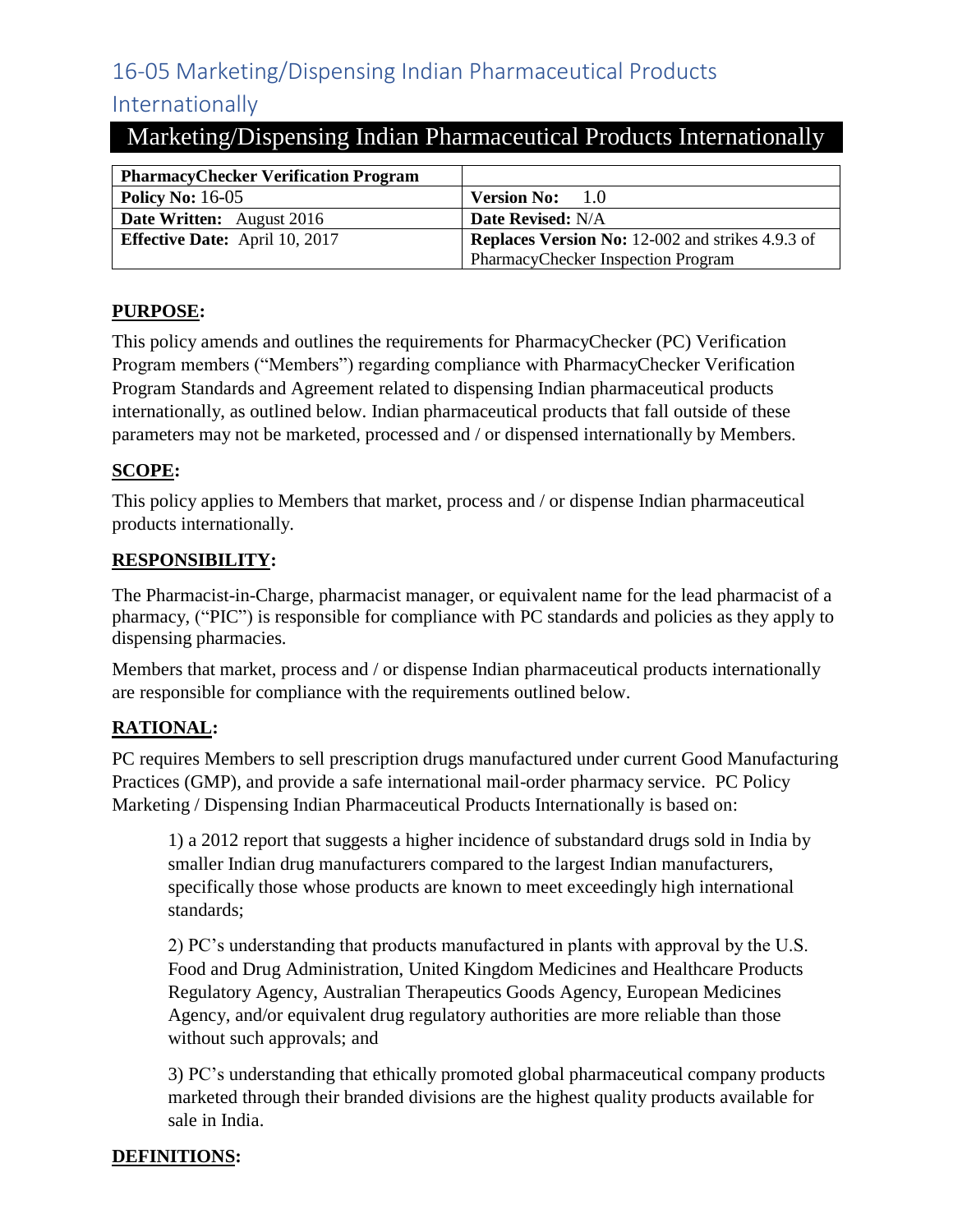**Indian Pharmaceutical Product**: products approved for sale in Indian pharmacies.

**Ethically promoted pharmaceutical products**: pharmaceutical products approved for sale in India that have been manufactured by First-Tier Indian manufacturers (defined below) and that are marketed under a brand name directly promoted through the company's branded division.

**First-tier Indian manufacturer**: a pharmaceutical company based in India that:

- has a global presence in at least one of the following markets: Australia, Austria, Belgium, Canada, Denmark, Finland, France, Germany, Greece, Iceland, Ireland, Israel, Italy, Japan, Liechtenstein, Luxembourg, Netherlands, New Zealand, Norway, Portugal, Spain, Sweden, Switzerland South Africa and United Kingdom, United States; **and** products approved for sale in at least one of the aforementioned countries or
- is registered with a drug regulatory authority of one of the following: Australia, Austria, Belgium, Canada, Denmark, Finland, France, Germany, Greece, Iceland, Ireland, Israel, Italy, Japan, Liechtenstein, Luxembourg, Netherlands, New Zealand, Norway, Portugal, Spain, Sweden, Switzerland South Africa and United Kingdom, United States.

**Global pharmaceutical company**: for the purposes of this policy, is a pharmaceutical company that is based in Australia, Austria, Belgium, Canada, Denmark, Finland, France, Germany, Greece, Iceland, Ireland, Israel, Italy, Japan, Liechtenstein, Luxembourg, Netherlands, New Zealand, Norway, Portugal, Spain, Sweden, Switzerland South Africa, United Kingdom, United States , that has products approved for sale in the aforementioned countries **and** sells pharmaceutical products internationally to one or more of the aforementioned countries.

## **REQUIREMENTS:**

- 1. Members marketing, processing and / or dispensing pharmaceuticals approved for sale in India must ensure the products are:
	- a. Ethically promoted pharmaceutical products manufactured by first-tier Indian manufacturers and global pharmaceutical companies, **and/or**
	- b. Products manufactured in plants registered with regulatory authorities of one of the following: Australia, Austria, Belgium, Canada, Denmark, Finland, France, Germany, Greece, Iceland, Ireland, Israel, Italy, Japan, Liechtenstein, Luxembourg, Netherlands, New Zealand, Norway, Portugal, Spain, Sweden, Switzerland South Africa, United Kingdom, and United States.
- 2. The PIC is responsible for:
	- a. confirming the pedigree of all medications the pharmacy dispenses;
	- b. maintaining a list that *at a minimum* must include:
		- i. manufacturers confirmed by the pharmacy to be first Tier Indian manufacturers;
		- ii. name of each pharmaceutical confirmed by the pharmacy to be ethically promoted; and
	- iii. wholesalers confirmed by the pharmacy to be trusted sources of first Tier Indian manufacturer's ethically promoted products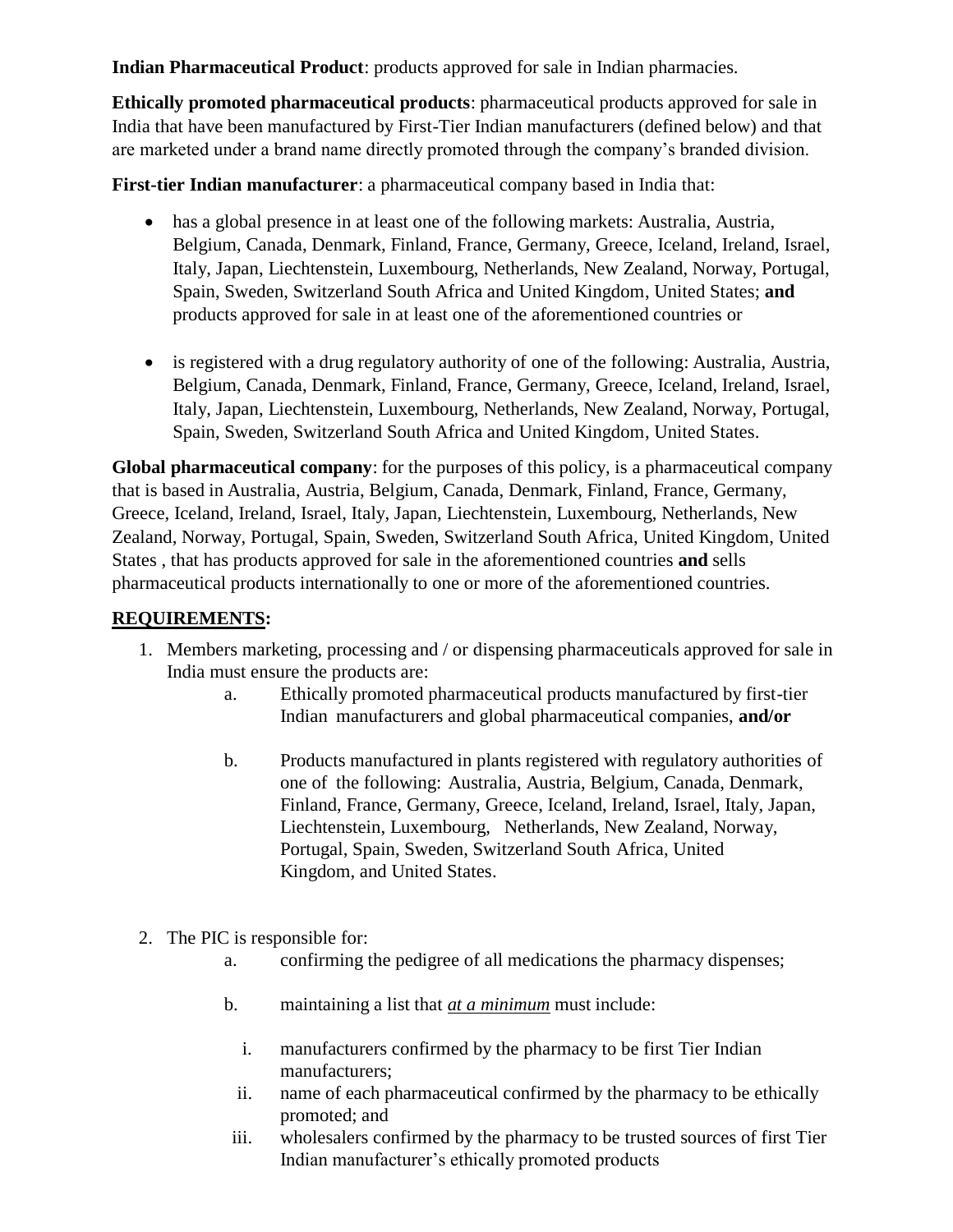- c. developing and maintaining an SOP for purchasing and dispensing Indian pharmaceuticals in accordance with this policy; and
- d. ensuring staff are trained on the SOPs for purchasing and dispensing Indian pharmaceuticals and documenting the training.
- 3. The SOP must be reviewed and updated periodically to reflect the addition or deletion of manufacturer(s) or product(s).

# **ATTACHMENTS:**

[Appendix I: Indian Pharmaceutical Products](#page-21-0)

<span id="page-21-0"></span>

| <b>Version</b><br><b>Number</b> | <b>Date Effective</b> | <b>Description of Change</b>                                                                                                                                                                                                                                                                                                                                                                                                                                  |
|---------------------------------|-----------------------|---------------------------------------------------------------------------------------------------------------------------------------------------------------------------------------------------------------------------------------------------------------------------------------------------------------------------------------------------------------------------------------------------------------------------------------------------------------|
| 1.0                             | April 10, 2017        | New SOP- amends and replaces Policy 12-02 and strikes<br>4.9.3 from the PharmacyChecker Inspection Program<br>4.9.3 Products manufactured in plants inspected for cGMP by<br>PharmacyChecker or a third-party inspector acceptable to<br>PharmacyChecker.<br>Lists the countries that acceded to the EU prior to 2002.<br>Adds guidance for determining global pharmaceutical<br>company, First-Tier Indian Manufacturers and ethically<br>promoted products. |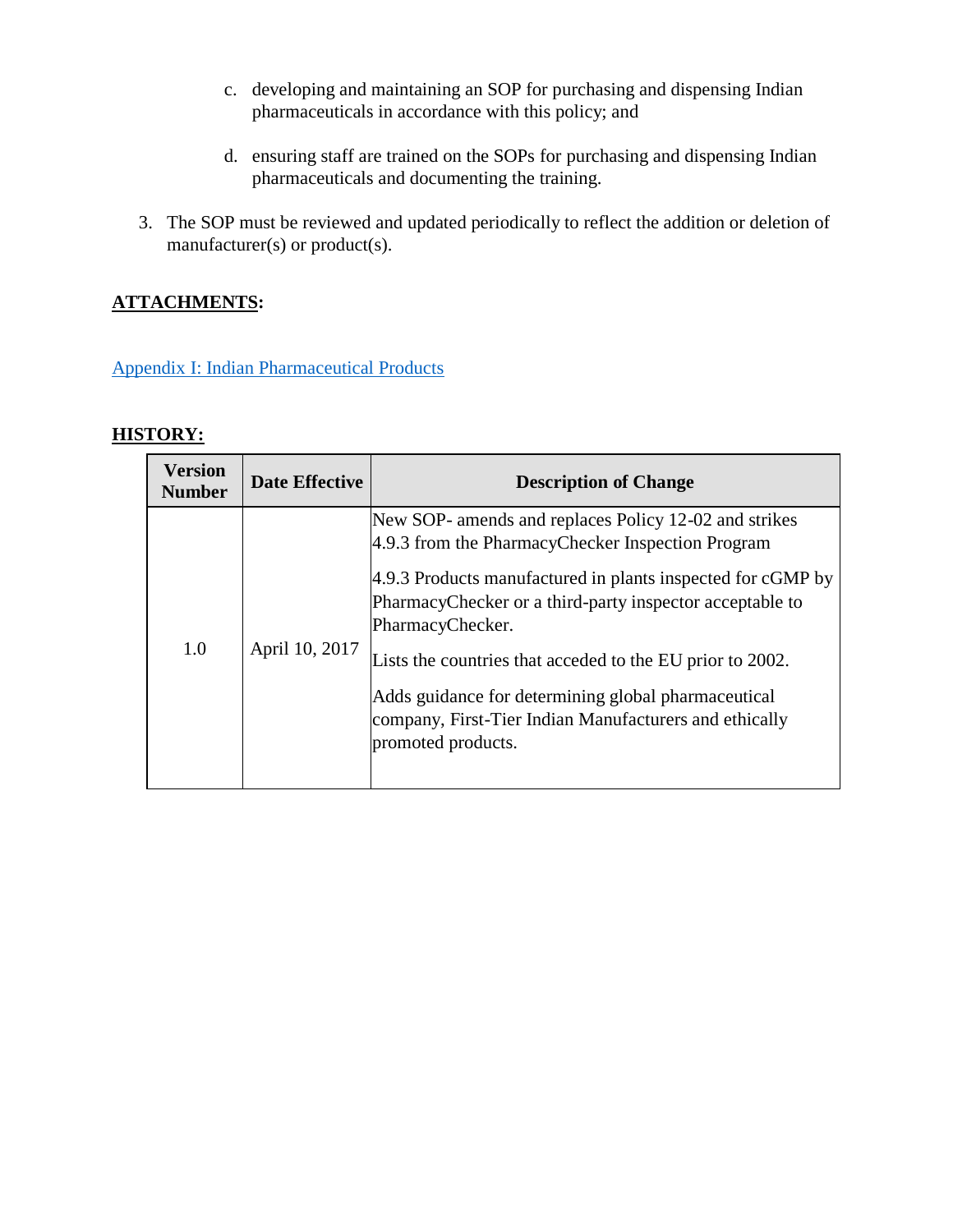# Appendix I: Indian Pharmaceutical Products

The following table can be used to determine whether a pharmaceutical product approved for sale in India is compliant (meaning one that is an ethically promoted pharmaceutical by First-Tier Manufacturers and global pharmaceutical companies).

|     | <b>Manufacturer</b>                                                                            |                                                       | Yes | N <sub>0</sub> |
|-----|------------------------------------------------------------------------------------------------|-------------------------------------------------------|-----|----------------|
| 1.0 | Is the manufacturer a global pharmaceutical company?                                           | Go to 1.1                                             |     |                |
| 1.1 | Does the manufacturer have a global presence in at least                                       | If Yes, go to 1.2                                     |     |                |
|     | one of the following top tier countries Australia, Austria,                                    |                                                       |     |                |
|     | Belgium, Canada, Denmark, Finland, France, Germany,                                            | If No, go to $2.0$                                    |     |                |
|     | Greece, Iceland, Ireland, Israel, Italy, Japan,                                                |                                                       |     |                |
|     | Liechtenstein, Luxembourg, Netherlands, New Zealand,                                           |                                                       |     |                |
|     | Norway, Portugal, Spain, Sweden, Switzerland South<br>Africa, United Kingdom or United States? |                                                       |     |                |
| 1.2 | Does the manufacturer have products approved for sale in                                       | If Yes, go to 1.3                                     |     |                |
|     | at least one of the following top tier countries Australia,                                    |                                                       |     |                |
|     | Austria, Belgium, Canada, Denmark, Finland,                                                    | If No, go to $2.0$                                    |     |                |
|     | France, Germany, Greece, Iceland, Ireland, Israel,                                             |                                                       |     |                |
|     | Italy, Japan, Liechtenstein, Luxembourg,                                                       |                                                       |     |                |
|     | Netherlands, New Zealand, Norway, Portugal, Spain,                                             |                                                       |     |                |
|     | Sweden, Switzerland South Africa, United Kingdom                                               |                                                       |     |                |
|     | or United States?                                                                              |                                                       |     |                |
| 1.3 | Are the products approved for sale in 1.2 manufactured in                                      | If Yes, the                                           |     |                |
|     | plants registered with the U.S. Food and Drug                                                  | manufacturer meets                                    |     |                |
|     | Administration, Canadian Therapeutic Products                                                  | standard 4.9 as a global                              |     |                |
|     | Directorate, United Kingdom Medicines and Healthcare                                           | manufacturer go to 3.0                                |     |                |
|     | Products Regulatory Agency, Australian Therapeutics                                            |                                                       |     |                |
|     | Goods Agency, European Medicines Agency, and/or                                                | If No, go to $2.0$                                    |     |                |
|     | other equivalent agencies, subject to PC's approval.                                           |                                                       |     |                |
| 2.0 | Is the manufacturer a First-Tier Indian Manufacturer?                                          | Go to 2.1                                             |     |                |
| 2.1 | Is the Indian manufacturing plant registered with                                              | If Yes, the                                           |     |                |
|     | regulatory authorities of one of the following:                                                | manufacturer meets                                    |     |                |
|     | Australia, Austria, Belgium, Canada, Denmark,                                                  | standard 4.9 as a First-                              |     |                |
|     | Finland, France, Germany, Greece, Iceland, Ireland,                                            | Tier Indian                                           |     |                |
|     | Israel, Italy, Japan, Liechtenstein, Luxembourg,                                               | manufacturer, go to 3.0                               |     |                |
|     | Netherlands, New Zealand, Norway, Portugal, Spain,                                             | If No, go to $2.2$                                    |     |                |
|     | Sweden, Switzerland South Africa, United Kingdom,                                              |                                                       |     |                |
|     | and United States?                                                                             |                                                       |     |                |
| 2.2 | Does the Indian Manufacturing plant have global                                                | If Yes go to 2.3                                      |     |                |
|     | presence in at least one of the following top tier countries                                   |                                                       |     |                |
|     | Australia, Austria, Belgium, Canada, Denmark,                                                  | If No, the                                            |     |                |
|     | Finland, France, Germany, Greece, Iceland, Ireland,                                            | manufacturer does                                     |     |                |
|     | Israel, Italy, Japan, Liechtenstein, Luxembourg,                                               | <b>NOT</b> meet standard<br>4.9 as a First-Tier First |     |                |
|     | Netherlands, New Zealand, Norway, Portugal, Spain,                                             | Tier Indian                                           |     |                |
|     | Sweden, Switzerland South Africa, United Kingdom                                               | manufacturer                                          |     |                |
|     | or United States?                                                                              |                                                       |     |                |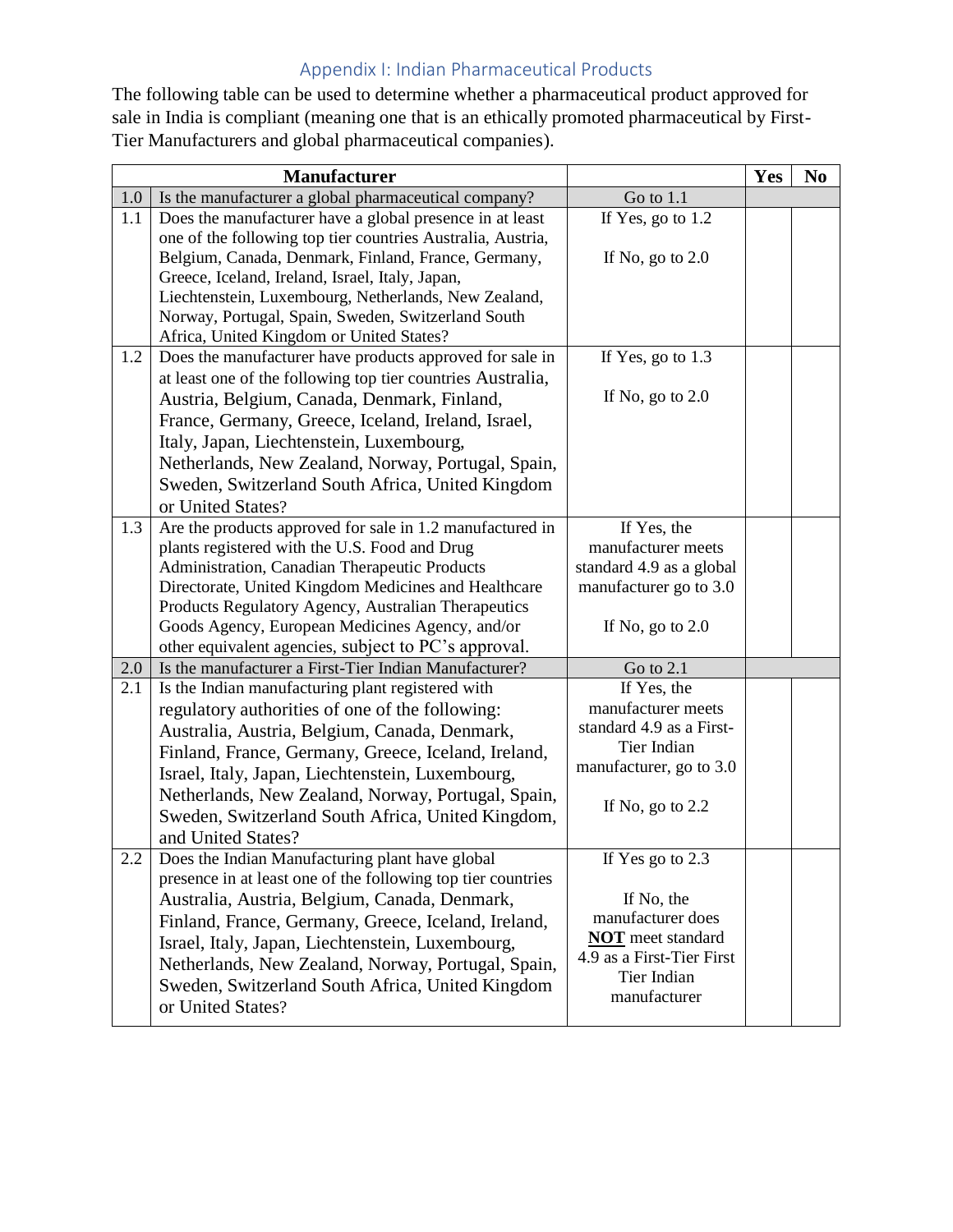| 2.3 | Does the Indian manufacturer have products approved for<br>sale in at least one of the following top tier countries<br>Australia, Austria, Belgium, Canada, Denmark,<br>Finland, France, Germany, Greece, Iceland, Ireland,<br>Israel, Italy, Japan, Liechtenstein, Luxembourg,<br>Netherlands, New Zealand, Norway, Portugal, Spain,<br>Sweden, Switzerland South Africa, United Kingdom<br>or United States? | If Yes, the<br>manufacturer meets<br>standard 4.9 as a First-<br>Tier Indian<br>manufacturer, go to 2.0<br>If No, the<br>manufacturer does<br><b>NOT</b> meet standard<br>4.9 as a First-Tier First<br>Tier Indian<br>manufacturer |     |                |
|-----|----------------------------------------------------------------------------------------------------------------------------------------------------------------------------------------------------------------------------------------------------------------------------------------------------------------------------------------------------------------------------------------------------------------|------------------------------------------------------------------------------------------------------------------------------------------------------------------------------------------------------------------------------------|-----|----------------|
|     | <b>Pharmaceutical Product</b>                                                                                                                                                                                                                                                                                                                                                                                  |                                                                                                                                                                                                                                    | Yes | N <sub>0</sub> |
| 3.0 | Is the medication manufactured in a plant registered with<br>regulatory authorities of one of the following:<br>Australia, Austria, Belgium, Canada, Denmark,<br>Finland, France, Germany, Greece, Iceland, Ireland,<br>Israel, Italy, Japan, Liechtenstein, Luxembourg,<br>Netherlands, New Zealand, Norway, Portugal, Spain,<br>Sweden, Switzerland South Africa, United Kingdom,<br>and United States?      | If Yes, the medication<br>meets standard 4.9<br>If No, go to $3.1$                                                                                                                                                                 |     |                |
| 3.1 | Is the medication ethically promoted through the First-<br>Tier Indian manufacturer's branded division?                                                                                                                                                                                                                                                                                                        | Go to 3.2                                                                                                                                                                                                                          |     |                |
| 3.2 | Does the First-Tier Indian manufacturer market the<br>medication under a brand name?                                                                                                                                                                                                                                                                                                                           | If Yes, the medication<br>is a branded-generic,<br>go to 3.3<br>If No, the medication<br>does not meet standard<br>4.9                                                                                                             |     |                |
| 3.3 | Is the 'branded generic' marketed through the branded<br>division of the First-Tier Indian manufacturer?                                                                                                                                                                                                                                                                                                       | If Yes, the medication<br>meets standard 4.9<br>If No, the medication<br>does not meet standard<br>4.9                                                                                                                             |     |                |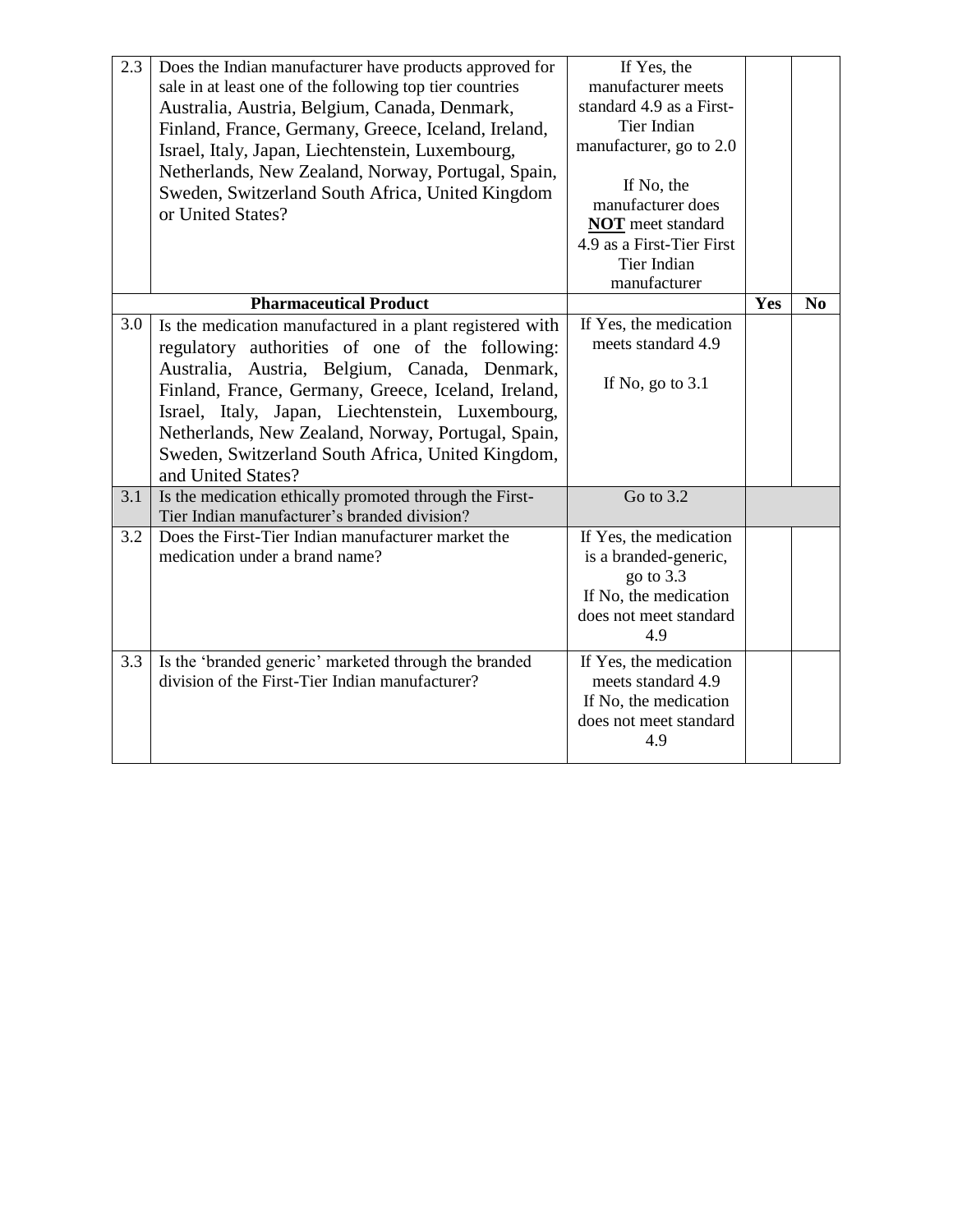<span id="page-24-0"></span>

| <b>Shared Pharmacy Services: Agreements Between Members</b> |                                            |  |
|-------------------------------------------------------------|--------------------------------------------|--|
| <b>PharmacyChecker Verification Program</b>                 |                                            |  |
| <b>Policy No: 17-01</b>                                     | <b>Version No:</b> 1.0                     |  |
| <b>Date Written:</b> August 2017                            | Date Revised: N/A                          |  |
| <b>Effective Date:</b> April 16, 2018                       | <b>Replaces:</b> Form 1003, Form 1004, and |  |
|                                                             | <b>Pharmacist Certification Letter</b>     |  |

## **PURPOSE:**

This policy outlines the requirements for PharmacyChecker (PC) Verification Program members ("members") regarding compliance with the PharmacyChecker Verification Program agreement, standards and policies related to online pharmacies (i.e. websites) that refer prescription medication orders to dispensing pharmacies and safe prescription processing and dispensing of medications.

# **SCOPE:**

This policy applies to both online pharmacy members that refer prescription orders to dispensing pharmacies and dispensing pharmacy members that dispense prescription orders referred from online pharmacy members.

# **RESPONSIBILITY:**

The Pharmacist-in-Charge, pharmacist manager, or equivalent name for the lead pharmacist of a pharmacy, ("PIC") is responsible for compliance with PharmacyChecker Verification Program standards and PharmacyChecker Agreements.

Online pharmacy members must ensure that prescription orders are only referred to dispensing pharmacies that are approved in the PharmacyChecker Verification Program. **Members found to be referring orders to a non-PharmacyChecker approved pharmacy are subject to immediate termination from the Verification Program.**

All members who refer or accept referrals of prescription medication orders are responsible for documenting the relationship between each member, in accordance with the PharmacyChecker Verification Program agreement, standards, and policies.

Members must ensure that PharmacyChecker confirms, in writing, the receipt of required forms documenting the shared services relationship, in accordance with this policy, prior to referring/ accepting referrals of prescription orders.

## **DEFINITIONS:**

Company: The online pharmacy or PC Member Group that contracts with a dispensing pharmacy to dispense prescription orders. Online Pharmacy / PC Member Group may also contract with consultant pharmacist(s) to review and authenticate prescription medication orders.

PC Member Group: the company operating prescription drug-marketing websites that contract with dispensing pharmacies to dispense prescription orders. PC Member Group may also contract with consultant pharmacist to review and authenticate prescription orders.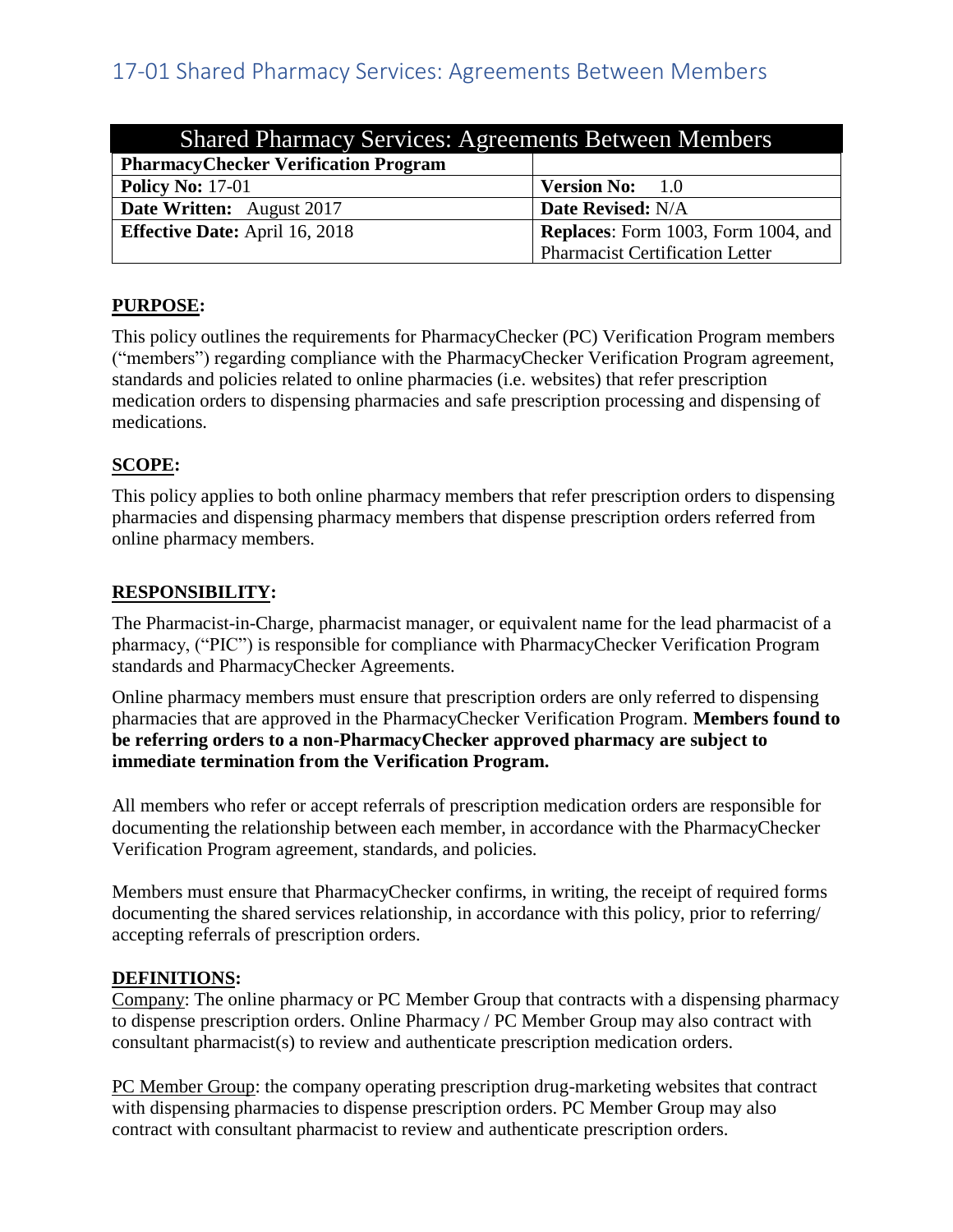PC Member Group Websites: the websites owned and operated by PC Member Group.

Dispensing Pharmacy: a licensed pharmacy that dispenses prescription orders. Dispensing Pharmacies may operate their own online pharmacy (i.e. website) or contract with online pharmacy / PC Member Group to dispense prescription orders on their behalf.

Consultant Pharmacist: a pharmacist licensed in the jurisdiction in which they practice, who is an employee of or contractor to online pharmacy / PC Member Group.

Reviewed for Authenticity: A review performed by a licensed pharmacist verifying the prescription is a valid prescription, issued by a licensed medical practitioner within the prescriber's scope of practice.

Reviewed for Appropriateness: a prospective Drug Utilization Review (DUR) performed by a licensed Pharmacist. DUR includes, but is not limited to:

- reviewing the available medication history of the patient for consistency of treatment; and
- assessment of therapeutic appropriateness, by making a reasonable effort to identify:
	- o over-utilization or under-utilization; therapeutic duplication;
	- o drug-disease contraindication; drug-drug interaction;
	- o drug-food interaction;
	- o incorrect drug dosage or duration of drug treatment;
	- o drug-allergy interactions; misuse;
	- o any significant change in drug, dose, or directions; or
	- o any age-related contraindications.

The prescriber is contacted when clinically significant interactions are noted or in the pharmacist's professional opinion follow-up with the prescriber is required.

Shared Service Agreement: agreement between verified members that documents the responsibilities for reviewing, processing and dispensing of prescription medication orders for each pharmacist.

## **REQUIREMENTS:**

- 1. Before participating in shared services, members must ensure that all requirements outlined below have been met and PharmacyChecker has confirmed in writing receipt of all necessary forms/documents.
- 2. PharmacyChecker verified online pharmacies (i.e. websites that receive/process prescription medication orders) must only refer orders for dispensing and shipping to PharmacyChecker verified dispensing pharmacies.
- 3. Prescription medication orders must be reviewed and dispensed by licensed pharmacists. Upon request, a copy of the pharmacist's license must be submitted to PharmacyChecker.
- 4. Members must have a written contract/agreement that outlines the services provided and the responsibilities of each member in complying with PharmacyChecker agreements, standards, and policies related to marketing, selling, processing and/or dispensing prescription medications. The contract/agreement between the pharmacies must document the responsibilities of each member related to prescription processing, including but not limited to, the responsibilities for prescription authentication, Drug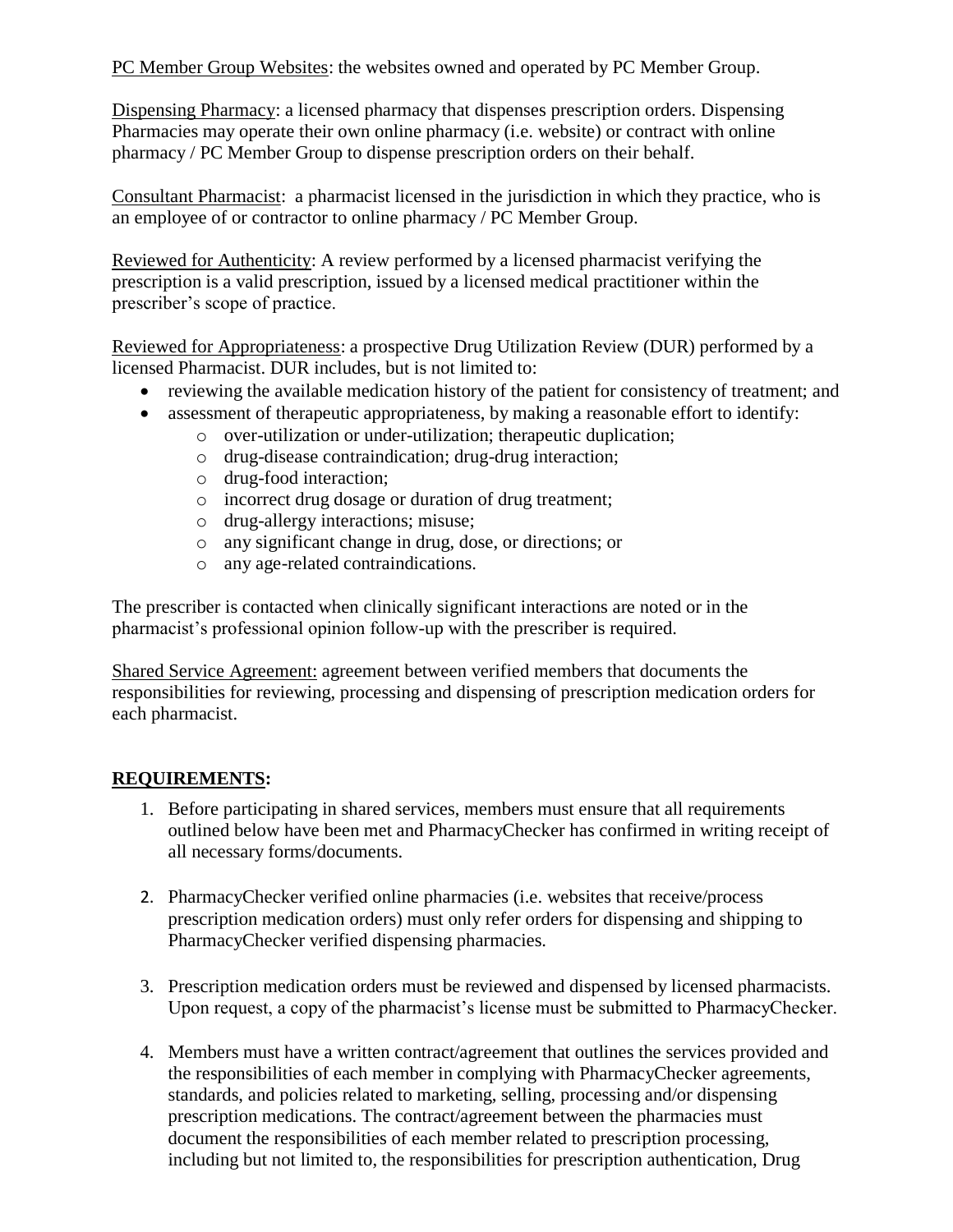Utilization Review (DUR), patient and/or prescriber consultation, as well as a list of the name(s), and license number of the pharmacist(s) involved in shared services.

- 5. Members must share a common electronic file or technology ("database") that allows access to information necessary to perform the duties outlined in the shared service contract/agreement between members. The database must be secure and cannot be duplicated, downloaded, or removed from the original platform.
- 6. Each member is responsible for maintaining confidentiality and integrity of patient information.
- 7. Members must maintain Standard Operating Procedures (SOPs) that include at least the following:
	- a. the responsibilities of each member related to prescription processing, including but not limited to, prescription authentication, Drug Utilization Review (DUR), patient and/or prescriber consultation; and
	- b. procedures to be followed to protect the confidentiality and integrity of patient information;
- 8. Each member referring and/or receiving prescription medication orders must document the shared service agreement by completing a PharmacyChecker required form: refer to [Appendix I Online Pharmacy Shared Services Agreement Form,](#page-27-0) and [Appendix II](#page-30-0)  [Dispensing Pharmacy Shared Services Agreement Form.](#page-30-0)

**Note:** forms must be completed even if the pharmacy owns/operates the website and prescription medications orders are only referred to the dispensing pharmacy that owns/ operates the website.

- 9. A separate shared services agreement form must be completed to document each shared service agreement (i.e. if the online pharmacy works with more than one dispensing pharmacy, a form is required to be completed and signed by the PIC of each dispensing pharmacy, and a copy emailed to PharmacyChecker *directly* from each pharmacy). The PIC must include (i.e. Cc) the contact for the online partner on the email submission of the form to PharmacyChecker.
- 10. Shared services agreement forms must be completed, signed, scanned, and emailed as attachments to PharmacyChecker, and confirmed by PharmacyChecker (i.e. email confirmation from PharmacyChecker) prior to prescription medication orders being referred to the dispensing pharmacy.
- 11. Shared service agreement forms must be updated annually, or sooner as necessary (i.e. member is required to inform PharmacyChecker if/when the contract/agreement is terminated and shared service between the members has ceased, or when a new contract/agreement between members is executed.)
- 12. Online Pharmacies, including PC Member Groups, are responsible for providing PharmacyChecker with information for each dispensing pharmacy that they refer prescription medication orders to, or otherwise utilize in processing and dispensing prescription orders by completing the Online Pharmacy Shared Services Agreement Form for each dispensing pharmacy: refer to [Appendix I.](#page-27-0)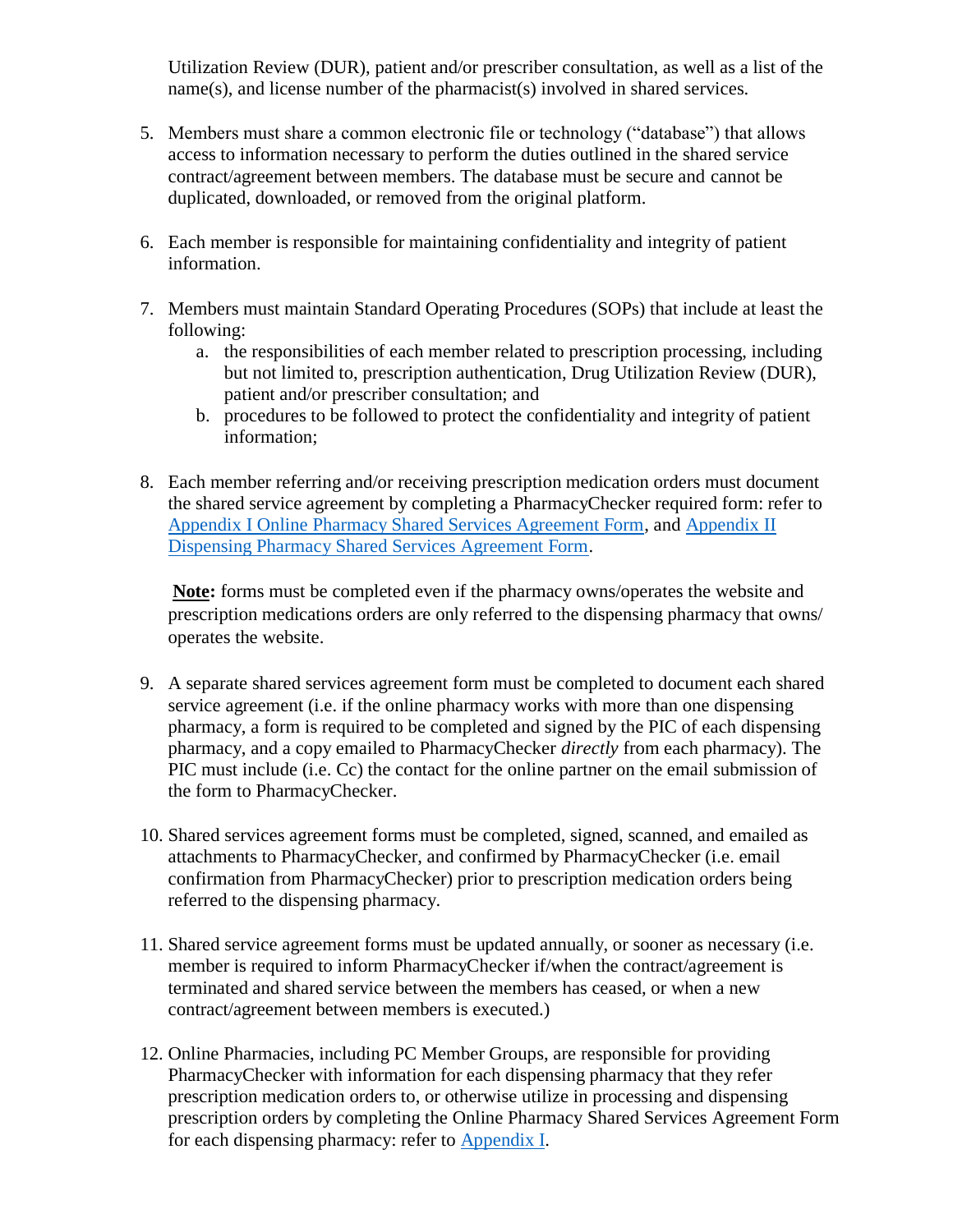- 13. The PIC of each dispensing pharmacy is responsible for providing PharmacyChecker with information for each PharmacyChecker verified website it accepts prescription orders from by completing the Dispensing Pharmacy Shared Services Agreement Form: refer to [Appendix II.](#page-31-0)
- 14. Members must file each Shared Services Agreement form by emailing PharmacyChecker, [forms@pharmacychecker.com.](mailto:Donna.miller@pharmacychecker.com) The email must also include the representative from the online pharmacy and the PIC of the dispensing pharmacy, where applicable.

# **ATTACHMENTS:**

[Appendix I: Online Pharmacy Shared Services Agreement Form](#page-27-0) [Appendix II: Dispensing Pharmacy Shared Services Agreement Form](#page-30-0)

<span id="page-27-0"></span>

|     |                        | <b>Version Number Date Effective Description of Change</b> |
|-----|------------------------|------------------------------------------------------------|
| 1.0 | April 16, 2018 New SOP |                                                            |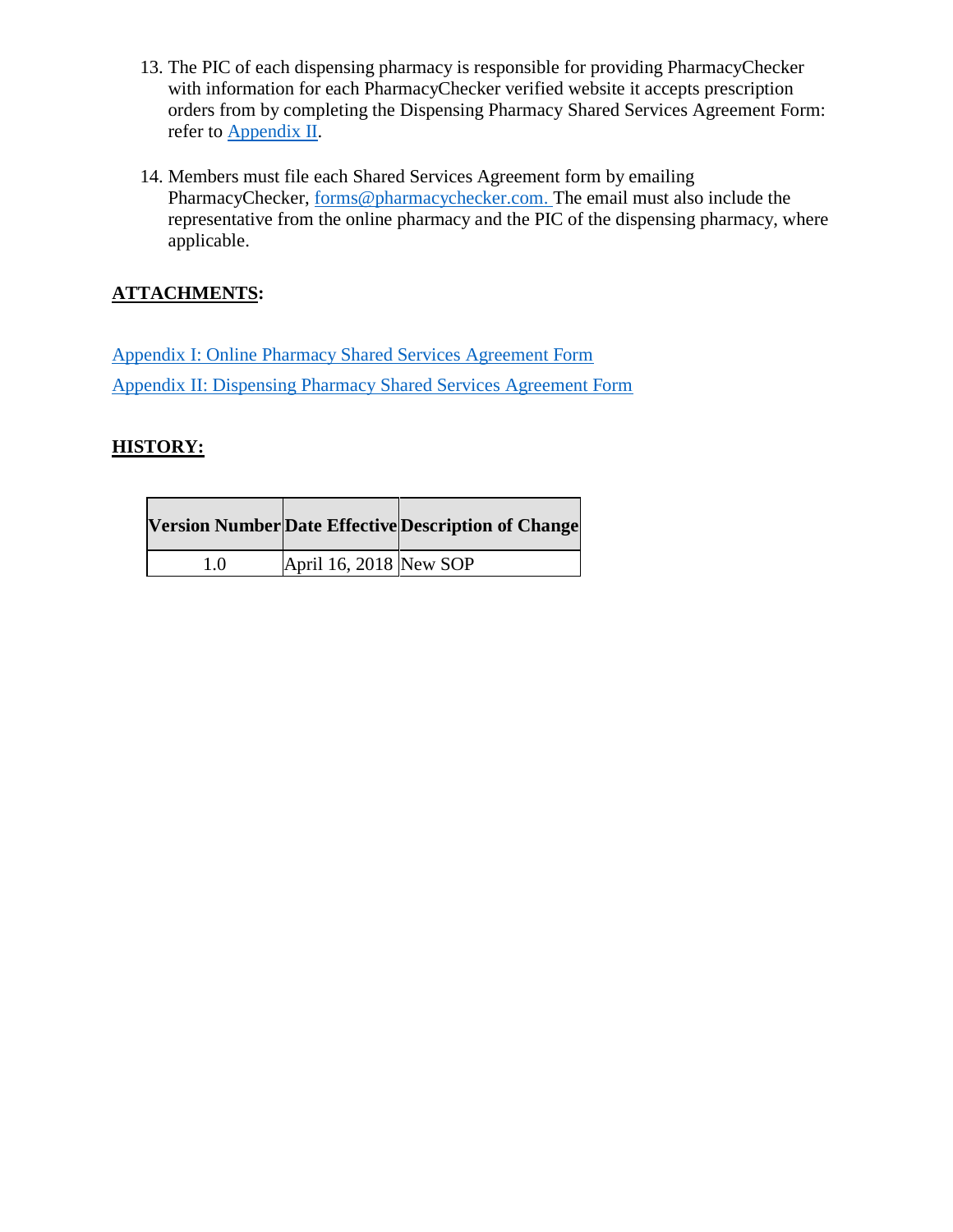# Appendix I: Online Pharmacy: Shared Services Agreement Form



PharmacyChecker.com, LLC 333 Mamaroneck Avenue<br>White Plains, NY 10605 p: 718.554.3067 f: 718.715.1033

# **Online Pharmacy: Shared Services Agreement Form**

Online pharmacy members, including PC Member Groups, are required to file a form for each dispensing pharmacy to which their website refers prescription orders or otherwise utilizes for prescription medication order processing. Sections I – III of the form must be completed and signed prior to submitting to PharmacyChecker.

**Note**: Forms must be updated annually, or sooner as necessary (i.e. member is required to inform PharmacyChecker if/when the agreement is terminated and shared service between the members has ceased, and/or when a newly formed shared service contract/agreement between members is executed.) Completed forms must be emailed as attachments to [forms@pharmacychecker.com.](mailto:forms@pharmacychecker.com)

#### **Section I: General Information**

#### Shared services agreement between **[ONLINE PHARMACY]** and **[DISPENSING PHARMACY]**

**Member Info: (**list PC Member ID and URL for each Company website)

| <b>Dispensing Pharmacy</b>                | <b>Pharmacist-in-Charge (PIC)</b>                 | <b>PC</b> Member ID<br># |
|-------------------------------------------|---------------------------------------------------|--------------------------|
|                                           |                                                   |                          |
| Name: Company / PC<br><b>Member Group</b> | <b>Online Pharmacy Member</b><br>[URL"http://www] | <b>PC</b> Member ID<br># |
|                                           |                                                   |                          |
|                                           |                                                   |                          |
|                                           |                                                   |                          |

(add additional rows or attach a separate sheet of paper as needed)

#### **Section II: Authorized Agent Certification**

I, the undersigned, am an authorized agent of **[COMPANY] .** I hereby certify that:

1) I have read and agree that **[COMPANY]** will comply with and be bound by the PharmacyChecker [Membership Agreement](https://www.pharmacychecker.com/pdf/membership_agreement_4.30.17.pdf) and the [Seal Agreement.](https://www.pharmacychecker.com/pdf/seal_agreement_4.30.17.pdf)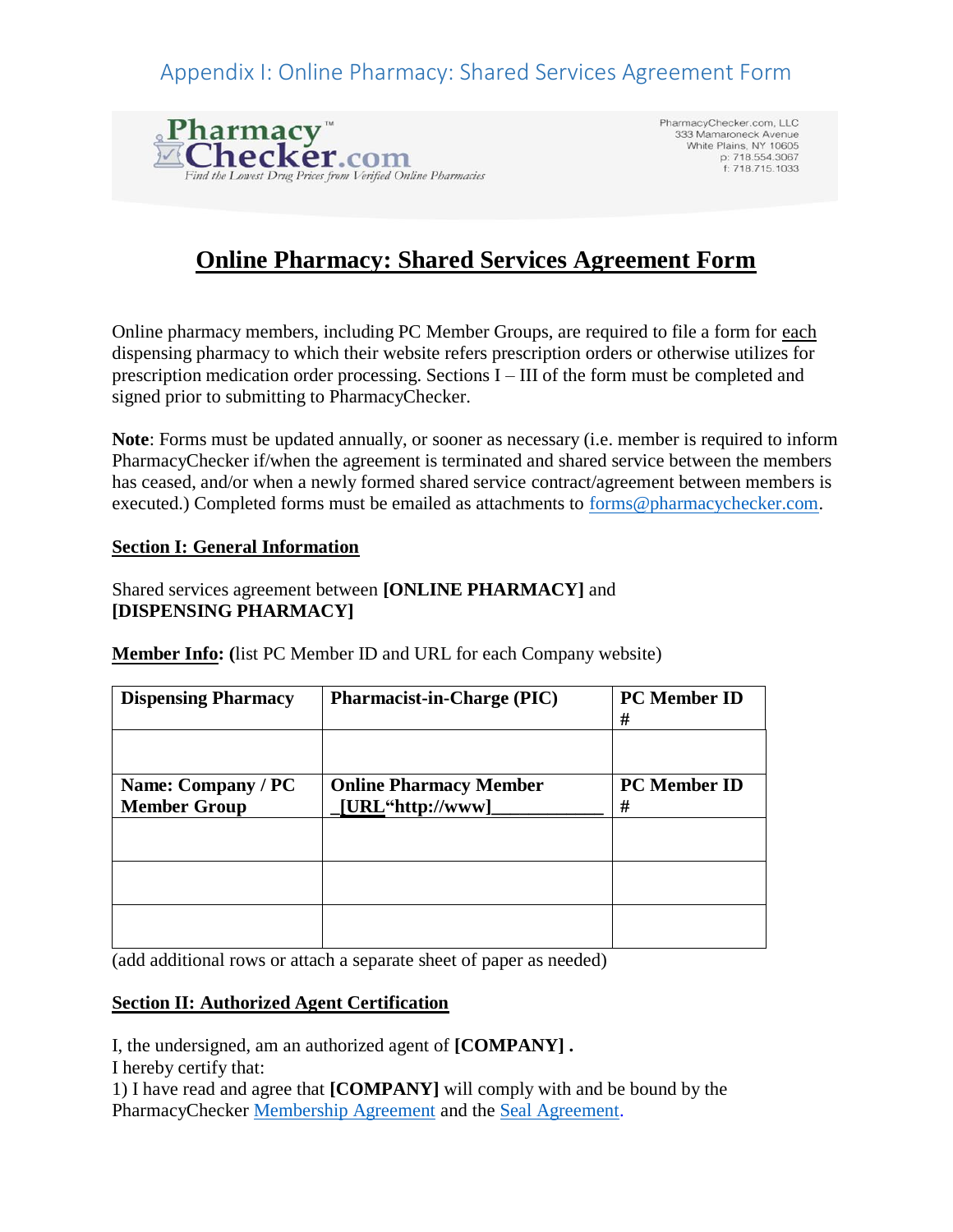2) **[COMPANY]** 's website(s) (listed in section I above) refers prescription medication orders to **[DISPENSING PHARMACY]** located at \_\_\_\_\_\_[PHARMACY ADDRESS] \_\_\_\_\_\_\_.

If at any time our Company ceases referring prescription medication orders to the above mentioned dispensing pharmacy, I will immediately notify PharmacyChecker.

| Signature Authorized Agent for Company | Print Name | Date |
|----------------------------------------|------------|------|
|                                        |            |      |

## **Section III: Prescription Processing Agreement Between Pharmacies**

I, the undersigned, am an authorized agent of **[COMPANY] .**

I hereby certify that all prescription medication orders referred to

**[DISPENSING PHARMACY]** from **[COMPANY]'s** Website(s) (noted above in section I) are reviewed/processed by a pharmacist in accordance with PharmacyChecker policy 17-01, as noted in A to D below:

## **A. Reviewed for Authentication by: (check one)**

- 1.  $\Box$  a Pharmacist (employed by/contracted by) the online pharmacy / PC member group, if selected, complete pharmacist info below prior to moving to B; OR
- 2.  $\Box$  a Pharmacist employed by Dispensing Pharmacy that owns/operates the website, if selected, go directly to B below

 $\overline{a}$ Print Name of Licensed Pharmacist License # By: Pharmacy Regulatory Authority (add additional rows or attach a separate sheet of paper as needed)

## **B. Review for Appropriateness by: (check one)**

- 1.  $\Box$  a Pharmacist (employed by/contracted by) the online pharmacy / PC member group, if selected, complete pharmacist info below (or notate "same as above") prior to moving to C; OR
- 2.  $\Box$  a Pharmacist employed by Dispensing Pharmacy that owns/operates the website, if selected, go directly to C below

(add additional rows as needed)

 $\overline{a}$ 

Print Name of Licensed Pharmacist License # By: Pharmacy Regulatory Authority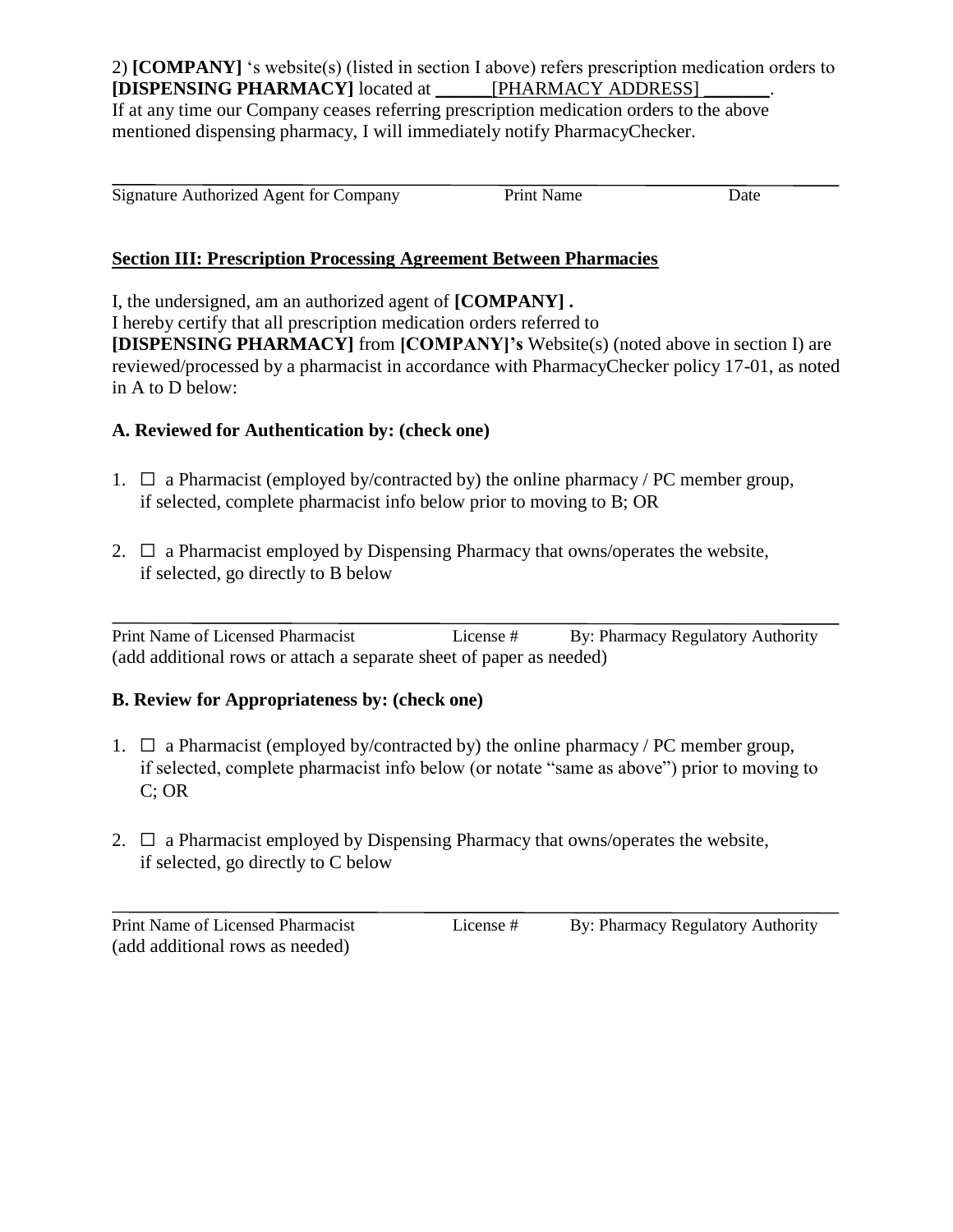#### **C. Prescriber Consultation by: (check one)**

- 1.  $\Box$  a Pharmacist (employed by/contracted by) the online pharmacy / PC member group, if selected, complete pharmacist info below (or notate "same as above" prior to moving to D); OR
- 2.  $\Box$  a Pharmacist employed by Dispensing Pharmacy that owns/operates the website, if selected, go directly to D below

 $\overline{a}$ Print Name of Licensed Pharmacist License # By: Pharmacy Regulatory Authority (add additional rows or attach a separate sheet of paper as needed)

#### **D. Patient Consultation by: (check one)**

- 1.  $\Box$  a Pharmacist (employed by/contracted by) the online pharmacy / PC member group (if selected, complete pharmacist info below (or notate same as above) prior to moving to required signature below); OR
- 2.  $\Box$  a Pharmacist employed by Dispensing Pharmacy that owns/operates the website (if selected, go directly to required signature below)

| Print Name of Licensed Pharmacist                                   | License # | By: Pharmacy Regulatory Authority |  |
|---------------------------------------------------------------------|-----------|-----------------------------------|--|
| (add additional rows or attach a separate sheet of paper as needed) |           |                                   |  |

<span id="page-30-0"></span>Signature Authorized Agent for Company Print Name Date

| Signature of Pharmacist        | <b>Print Name</b> | Date |
|--------------------------------|-------------------|------|
| employed by/contracted by) the |                   |      |

online pharmacy / PC member group

(if #1 was selected in A, B, C, and/or D above)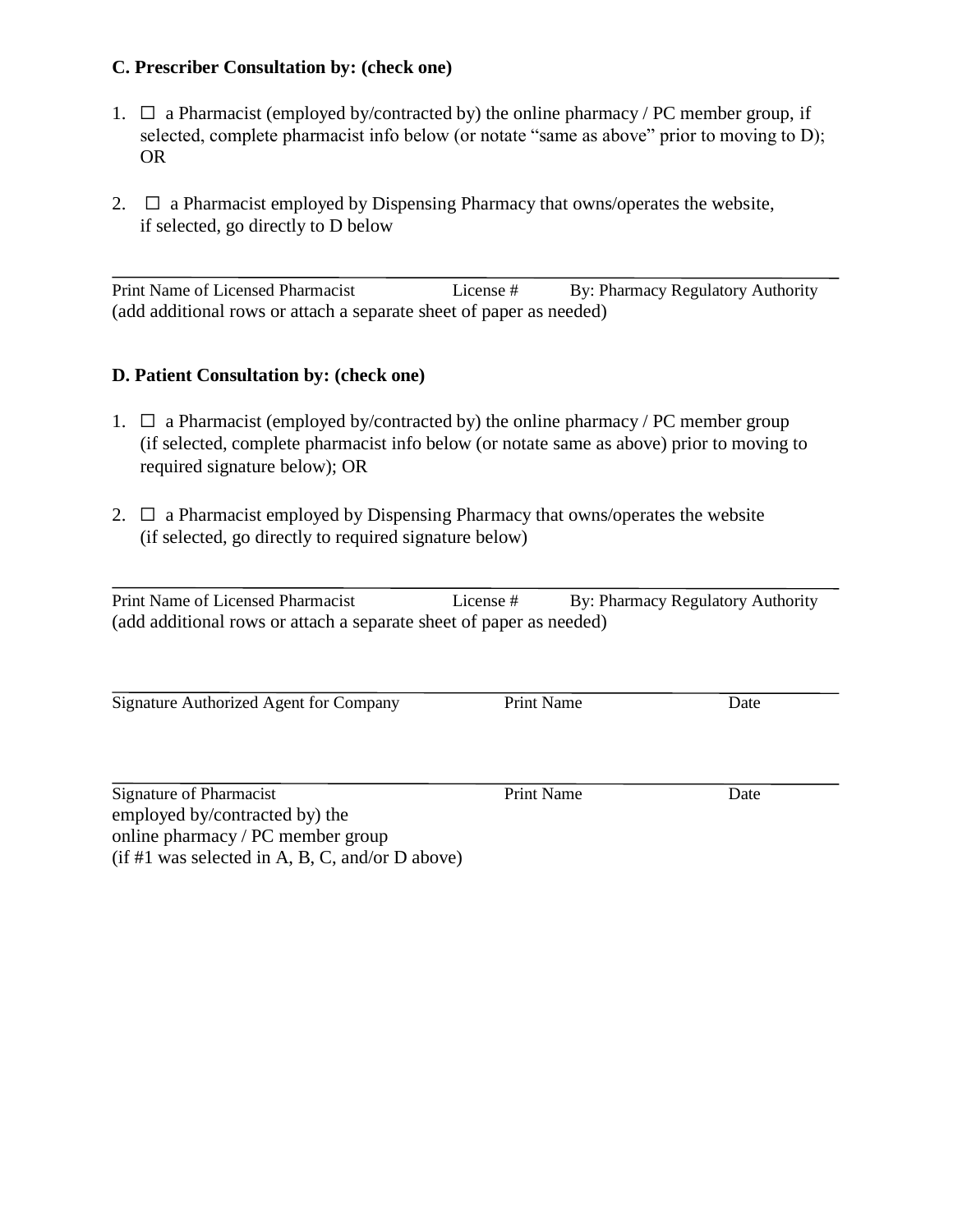<span id="page-31-0"></span>Appendix II: Dispensing Pharmacy: Shared Services Agreement Form



PharmacyChecker.com, LLC<br>333 Mamaroneck Avenue White Plains, NY 10605 p: 718.554.3067 f: 718.715.1033

# **Dispensing Pharmacy: Shared Services Agreement Form**

Dispensing Pharmacy Members are required to file a form for each PharmacyChecker-approved Online pharmacy, for which their pharmacy dispenses prescription orders. Sections I – III of this form must be completed and signed prior to submitting to PC. (Note: if Dispensing Pharmacy fulfills orders for multiple websites that are administered by a single management company, they may opt to list those websites in a single document).

Forms must be updated annually, or sooner as necessary (i.e. member is required to inform PharmacyChecker if/when the agreement is terminated and shared service between the members has ceased, and/or when a newly formed shared service contract/agreement between members is executed. Completed forms must be emailed as attachments to [forms@pharmacychecker.com](mailto:forms@pharmacychecker.com)

#### **Section I: General Information**

Dispensing process shared services agreement between **[DISPENSING PHARMACY]**  and **[COMPANY]** 

**Dispensing Pharmacy** Pharmacist-in-Charge (PIC) PC Member ID **# Name: Company / PC Member Group Online Pharmacy Member \_[URL"http://www]\_\_\_\_\_\_\_\_\_\_\_\_ PC Member ID #**

**Info: (**list PC Member ID and URL for each Company website)

(add additional rows or attach a separate sheet of paper as needed)

#### **Section II: Pharmacist Certification**

I, the undersigned, am the Pharmacist-in-Charge of **[DISPENSING PHARMACY]** located at [PHARMACY ADDRESS]

I hereby certify that: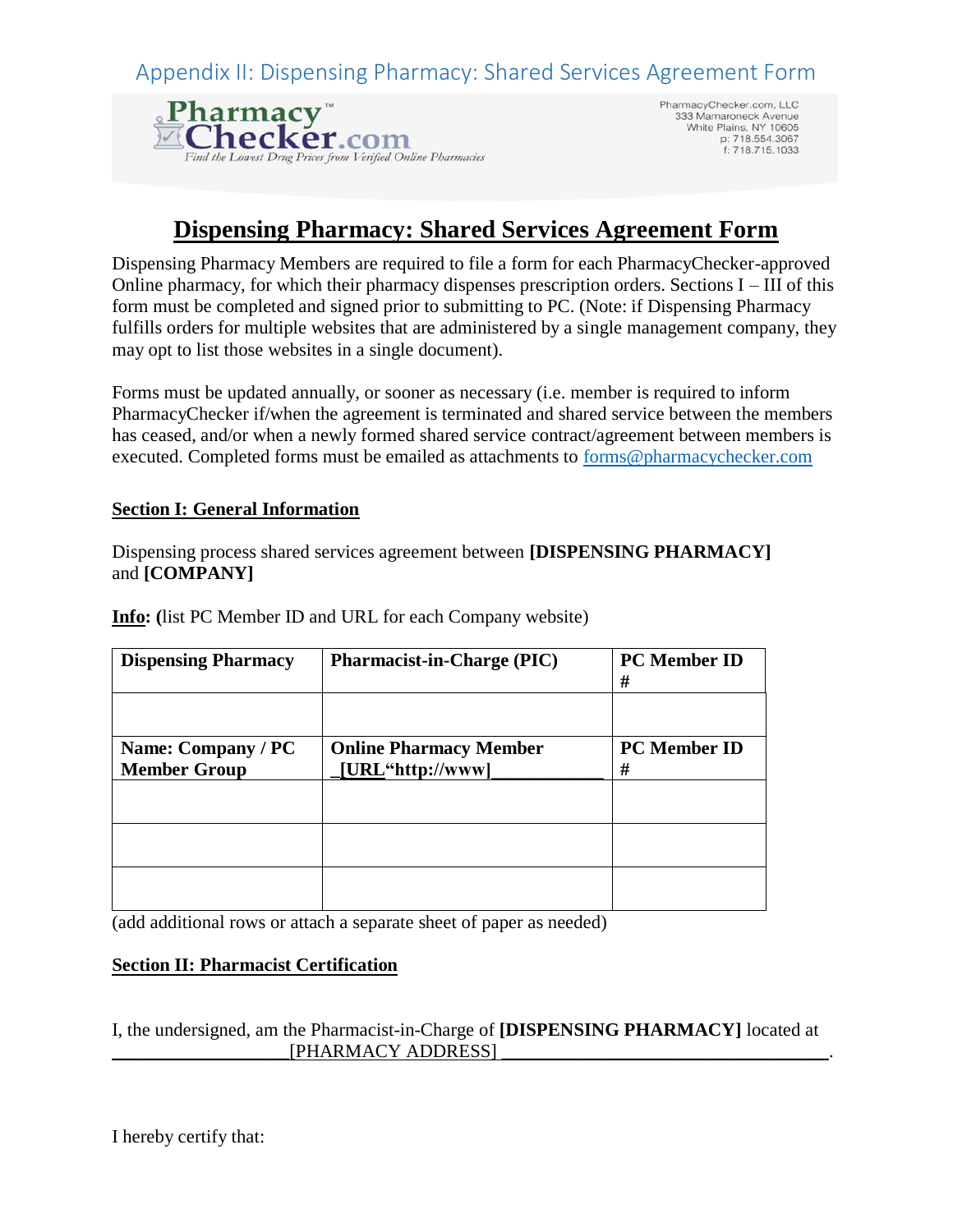1) I have read and agree that Company will comply with and be bound by the PharmacyChecker [Membership Agreement](https://www.pharmacychecker.com/pdf/membership_agreement_4.30.17.pdf) and the [Seal Agreement.](https://www.pharmacychecker.com/pdf/seal_agreement_4.30.17.pdf)

2) **[DISPENSING PHARMACY]** dispenses prescription medication orders initiated or generated by **[COMPANY]'s** Website(s) via websites noted above in Section I.

If at any time my pharmacy ceases dispensing prescription medication orders from the abovementioned website(s), I will immediately notify PharmacyChecker.com.

Signature PIC for Dispensing Pharmacy Print Name Date

## **Section III: Prescription Processing Agreement Between Pharmacies**

I, the undersigned, am the Pharmacist-in-Charge of **[DISPENSING PHARMACY]** 

I hereby certify that all prescription medication orders referred from **[COMPANY]'s** Website(s) (noted above in section I) are reviewed/processed by a pharmacist in accordance with PharmacyChecker standards and polices, as noted in A to D below.

## **A. Reviewed for Authentication by: (check one)**

- 1.  $\Box$  a Pharmacist (employed by / contracted by) the online pharmacy/PC member group if selected, go directly to B below; OR
- 2.  $\Box$  a Pharmacist employed by Dispensing Pharmacy that owns/operates the website (if selected, complete pharmacist info below prior to moving to B)

Print Name of Licensed Pharmacist License # By: Pharmacy Regulatory Authority (add additional rows or attach a separate sheet of paper as needed)

## **B. Review for Appropriateness by: (check one)**

- 1.  $\Box$  a Pharmacist (employed by / contracted by) the online pharmacy/PC member group (if selected, go directly to C below); OR
- 2.  $\Box$  a Pharmacist employed by Dispensing Pharmacy that owns/operates the website (if selected, complete pharmacist info below (or notate same as above) prior to moving to C)

Print Name of Licensed Pharmacist License # By: Pharmacy Regulatory Authority (add additional rows as needed)

 $\overline{\phantom{a}}$ 

 $\overline{a}$ 

## **C. Prescriber Consultation by: (check one)**

1.  $\Box$  a Pharmacist (employed by / contracted by) the online pharmacy/PC member group (if selected, go directly to D below); OR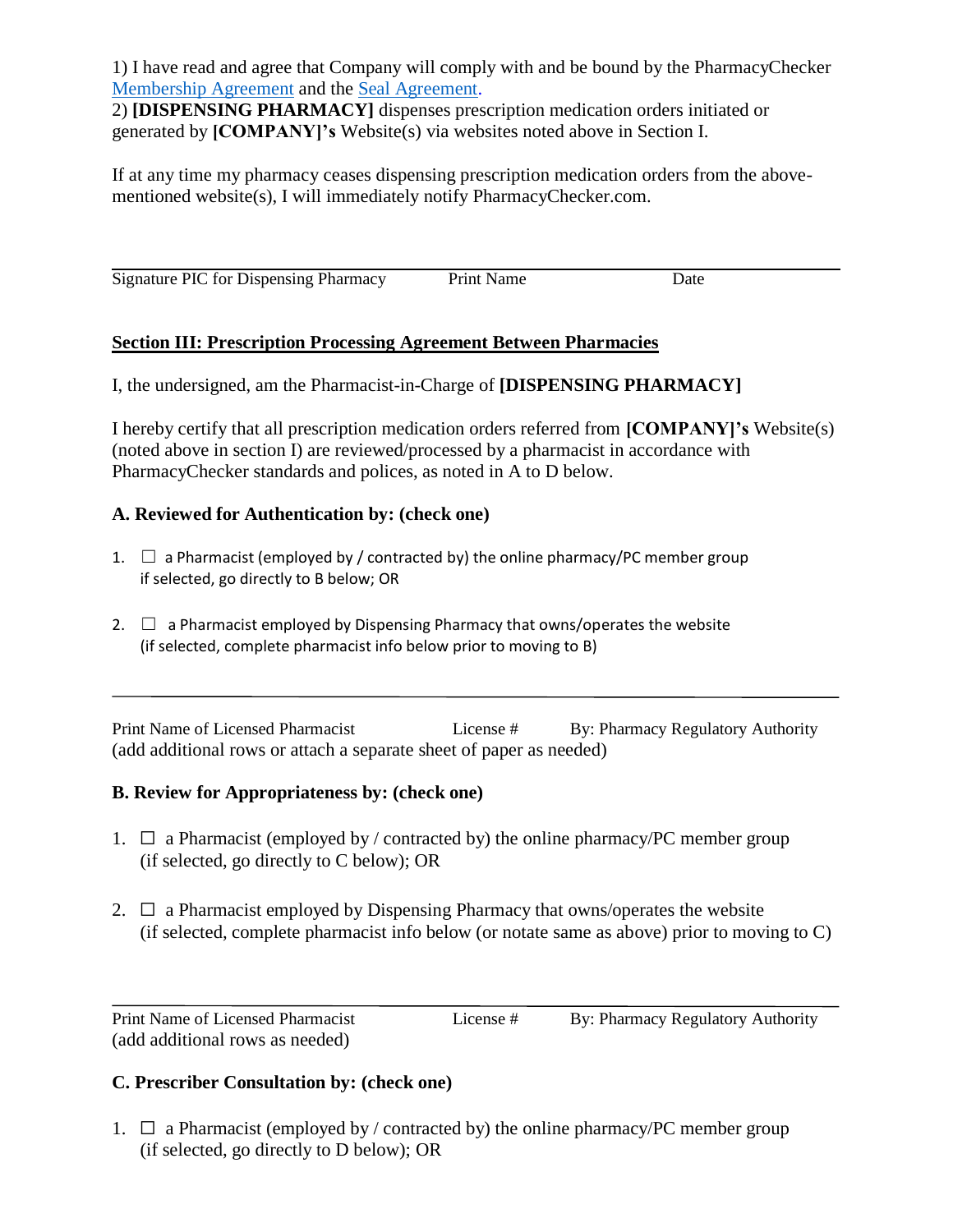2.  $\Box$  a Pharmacist employed by Dispensing Pharmacy that owns/operates the website (if selected, complete pharmacist info below (or notate same as above) prior to moving to D)

 $\overline{a}$ Print Name of Licensed Pharmacist License # By: Pharmacy Regulatory Authority (add additional rows or attach a separate sheet of paper as needed)

## **D. Patient Consultation by:**

- 1.  $\Box$  a Pharmacist (employed by / contracted by) the online pharmacy/PC member group (if selected, go directly to required signature below); OR
- 2.  $\Box$  a Pharmacist employed by Dispensing Pharmacy that own/operates the website (if selected, complete pharmacist info below (or notate same as above) prior to moving to required signature below)

 $\overline{a}$ Print Name of Licensed Pharmacist License # By: Pharmacy Regulatory Authority (add additional rows or attach a separate sheet of paper as needed)

Signature PIC for Dispensing Pharmacy Print Name Date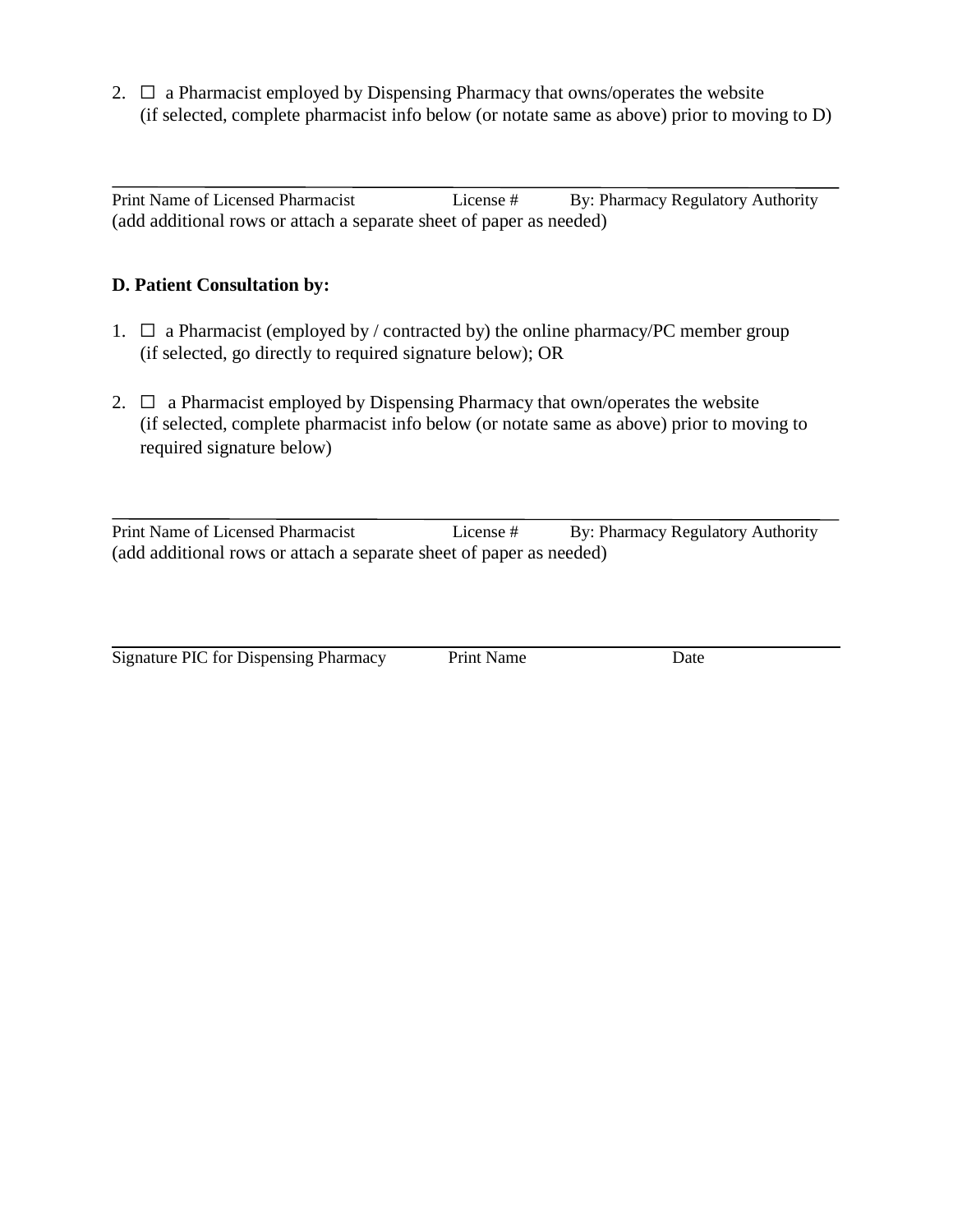<span id="page-34-0"></span>

| <b>PharmacyChecker Verification Program</b> |                                |
|---------------------------------------------|--------------------------------|
| <b>Policy No: 17-02</b>                     | <b>Version No:</b><br>1.0      |
| Date Written:<br>August 2017                | <b>Date Revised: N/A</b>       |
| <b>Effective Date:</b> April 16, 2018       | <b>Replaces Policy No: N/A</b> |
|                                             |                                |

# Valid Prescription Requirement

## **PURPOSE:**

This policy outlines the requirements for PharmacyChecker (PC) Verification Program members ("Members") regarding compliance with PharmacyChecker Verification Program agreements, and standards related to the "valid" prescription requirement.

## **SCOPE:**

This policy applies to Members that market, process and/or dispense prescription medications. This policy outlines requirements for the website, pharmacy, and pharmacist(s) related to the requirement for a "valid" prescription.

# **RESPONSIBILITY:**

The Pharmacist-in-Charge, pharmacist manager, or equivalent name for the lead pharmacist of a pharmacy, ("PIC") is responsible for compliance with the standards as they apply to dispensing pharmacies.

Pharmacies located outside the U.S. are prohibited from marketing, selling, processing and/or dispensing controlled substances, as defined under U.S. law, to consumers in the U.S.

Pharmacies located within the U.S. must dispense controlled substance in accordance with 21 CFR 1306 or relevant state law whichever is strictest.

# **DEFINITIONS:**

A "valid" prescription is one issued pursuant to a legitimate patient-prescriber relationship, which requires the following to have been established:

- a. The patient has a legitimate medical complaint, illness or disease;
- b. A face-to-face physical examination adequate to establish the legitimacy of the medical complaint, or treatment of the illness or disease has been performed by the prescribing practitioner, or through a telemedicine practice where explicitly permitted under federal or state laws or regulations through a telemedicine practice; and
- c. A logical connection exists between the medical complaint, illness or disease, the medical history, and the physical examination and the drug prescribed.

In addition, a valid prescription must be written in ink or typewritten, dated and signed on the date when issued and include:

- the patient's full name and address;
- the practitioner's full name, and address;
- DEA number (where applicable for U.S. pharmacies dispensing controlled substances);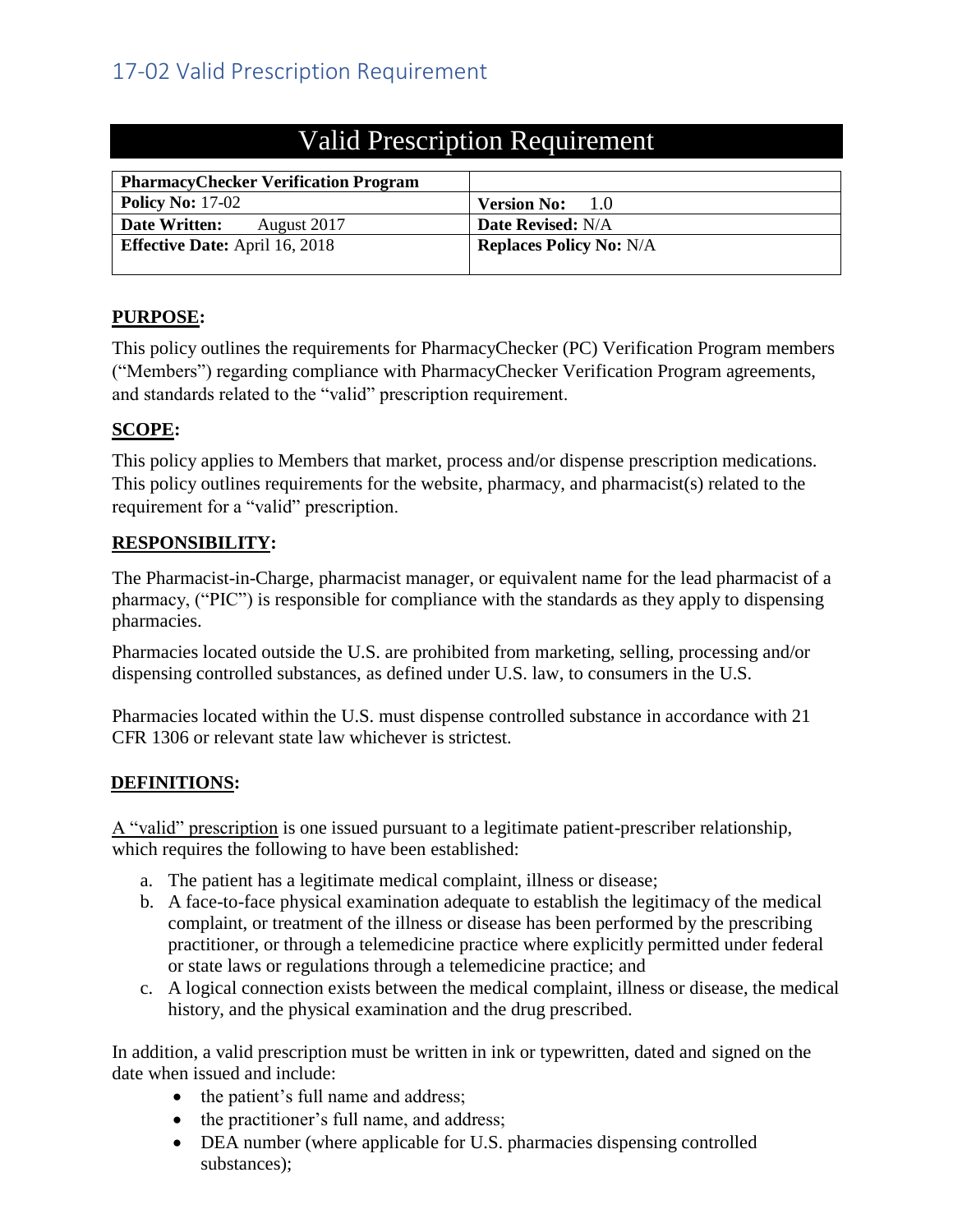- Drug name;
- Strength;
- Dosage form;
- Quantity prescribed;
- Directions for use; and
- Number of refills authorized (if any)

**Note:** Re: missing or incorrect information: \*

- the patient's address may be added to the prescription by the pharmacist without consulting the prescriber;
- all other clarification (e.g. missing or incorrect information) must be made only after consultation with the prescriber.

\* U.S. pharmacies dispensing controlled substances must only make changes in accordance with federal and state law.

Reviewed for Appropriateness: a prospective Drug Utilization Review (DUR) performed by a licensed Pharmacist. DUR includes, but is not limited to:

- reviewing the available medication history of the patient for consistency of treatment; and
- assessment of therapeutic appropriateness, by making a reasonable effort to identify:
	- o over-utilization or under-utilization; therapeutic duplication;
	- o drug-disease contraindication; drug-drug interaction;
	- o drug-food interaction;
	- o incorrect drug dosage or duration of drug treatment;
	- o drug-allergy interactions; misuse;
	- o any significant change in drug, dose, or directions; or
	- o any age-related contraindications.

**Note:** The prescriber must be contacted when clinically significant interactions are noted or in the pharmacist's professional opinion follow-up with the prescriber is required.

# **REFERENCES:**

[21 CFR 1308](http://www.deadiversion.usdoj.gov/21cfr/cfr/2108cfrt.htm) Controlled Substance Schedules

[21 CFR 1306.9](http://www.deadiversion.usdoj.gov/21cfr/cfr/1306/1306_09.htm) Prescription Requirements for Online Pharmacies

[21 CFR 1306.12](http://www.deadiversion.usdoj.gov/21cfr/cfr/1306/1306_12.htm) CII: Refilling Prescriptions; Issuance of Multiple Prescriptions

[21 CFR 1306.22](http://www.deadiversion.usdoj.gov/21cfr/cfr/1306/1306_22.htm) CIII-V: Refilling of Prescriptions

# **REQUIREMENTS:**

- 1. Pharmacy may only process and/or dispense prescription orders upon receipt of a "valid" prescription, as defined above, issued by a medical practitioner licensed and authorized to prescribe in the jurisdiction where the provider practices.
- 2. Pharmacy processing and / or dispensing prescription orders to patients in the U.S. must adhere to the requirement for a prescription based on U.S. requirements (i.e. if a medication requires a prescription in the U.S. the Member must not process and / or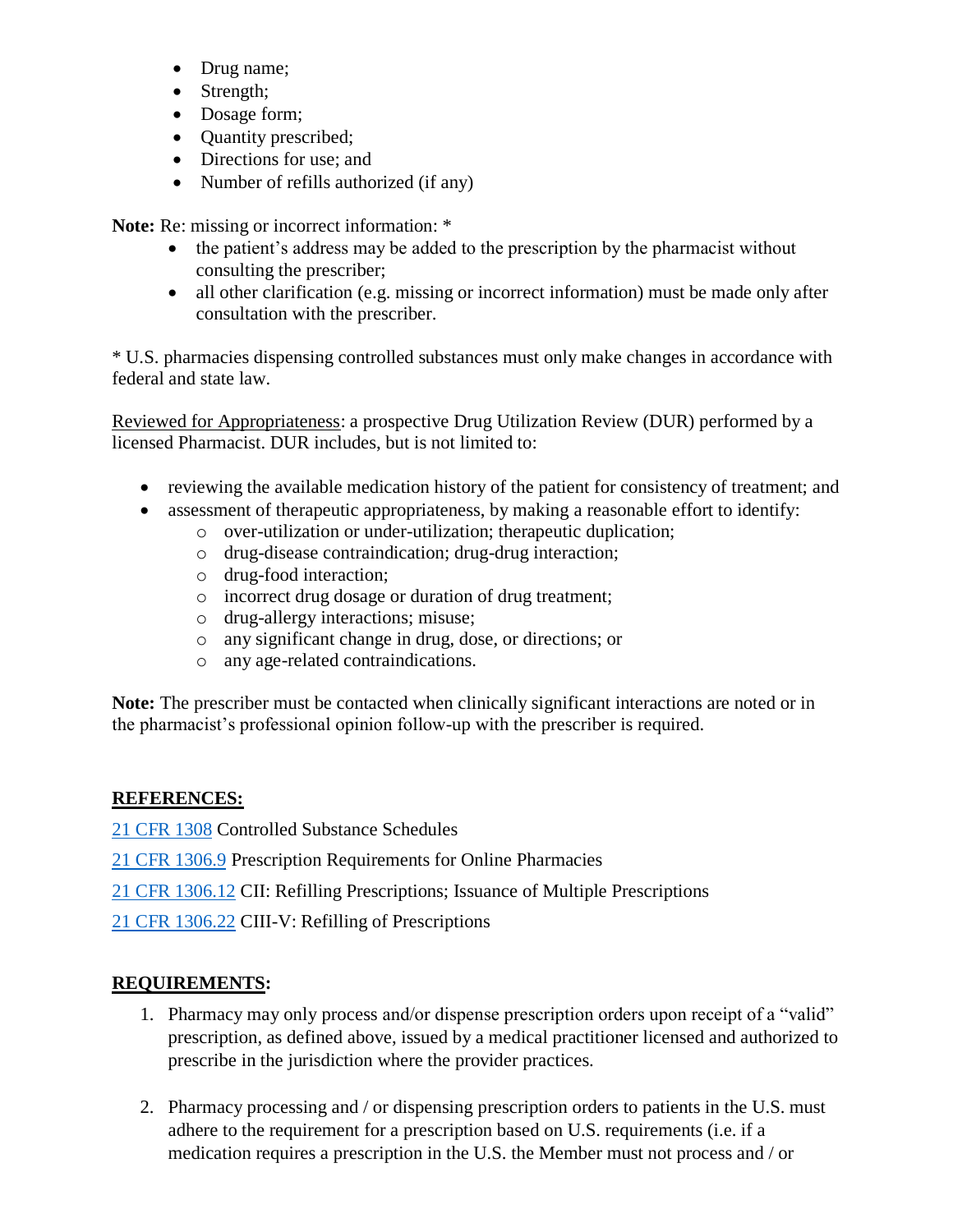dispense the medication prior to receipt of a valid prescription, as defined above, despite the medication not requiring a prescription in the Member's jurisdiction).

- 3. Pharmacy must clearly communicate on their website that a valid prescription, as defined above, is required for the purchase of prescription medication.
- 4. Pharmacy may neither offer nor provide remote medical consultation ("prescribing") services to patients in another country/region, except where expressly permitted by law in that country/region.
- 5. Pharmacy located **outside** the U.S. may not accept and/or process prescription orders for patients ordering from the U.S. that have been obtained through a remote consultation (e.g. telemedicine practice), unless expressly permitted under U.S. federal and/or state laws or regulations.
- 6. Pharmacy located **within** the U.S. may accept and/or process prescription orders obtained through a telemedicine practice only where explicitly permitted under federal or state laws or regulations.
- 7. Pharmacy located **outside** the U.S may not market, sell, process and/or dispense prescription orders for controlled substances, as defined under U.S. law, to patients in the U.S.
- 8. Pharmacy located in the U.S. must hold a valid U.S. DEA Registration in good standing and if dispensing controlled substances via the internet must adhere to the requirements of Ryan Haight Online Pharmacy Consumer Protection Act of 2008 (21 CFR 1306.09).
- 9. Pharmacy located in the U.S. must hold a valid State controlled substance registration in good standing as required by the pharmacy's jurisdiction, including applicable nonresident licensure and registration, where applicable.
- 10. Pharmacy marketing, selling, processing and/or dispensing prescription orders for patients in the U.S. must adhere to the controlled substance schedule as defined under U.S. law (i.e. the Member must not market, sell, process and / or dispense a prescription order for a medication that is a controlled substance in the U.S., despite the medication not being a controlled substance in the Member's jurisdiction).
- 11. Unless expressly authorized by law, pharmacy may not process and/or dispense prescription orders (including refills) for non-controlled prescription drugs, as defined by U.S. law, more than one (1) year from the date written by the practitioner.
- 12. Pharmacy located in the U.S. that market, sell, process and / or dispense controlled substances must adhere to the requirements for date filled and allowable refills of 21 CFR 1306 and / or State law, whichever is stricter.
- 13. Pharmacy must ensure that all prescription medication orders that are processed through its website are directly dispensed and shipped by the licensed pharmacies approved in the